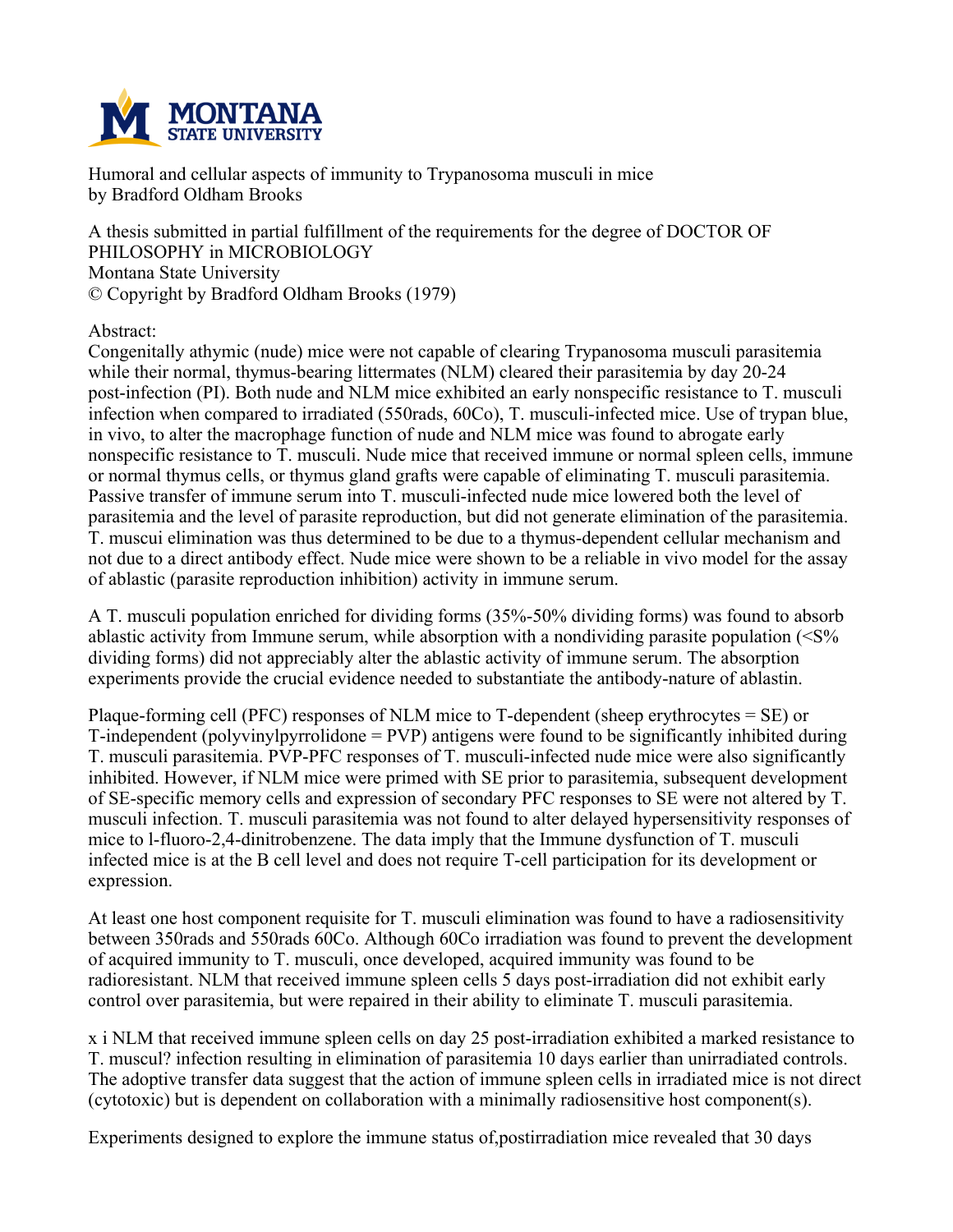**following 550rads °Co the RFC responses of mice to SE were recovered completely whereas RFC responses to PVR were <20%,of unirradiated controls. Furthermore, doses as small as lOOrads ®Co were found to significantly inhibit the PVP-PFC responses of mice 30 days following irradiation. The 30-day post-irradiation PFC responses of mice to DNP-Ovalbumin, a T-dependent hapten-carrier conjugate, were found to be >97% of unirradiated controls, while 30-day post-irradiation responses of mice to DNP-Ficoll, a T-independent hapten carrier complex, were found to be only <39% of unirradiated controls. In additional experiments, PFC responses of 30-day post-irradiation mice to T-independent type 2 antigens (PVP and Type III pneumopolysaccharide= SSSIII) were inhibited whereas, post-irradiation PFC responses to a T-independent type 1 antigen E\_. col i Lipopolysaccharide or T-dependent antigen (SE) were within normal control values.**

**Adoptive repair of mice that received 550rads °®Co, 7 days following irradiation with either bone marrow, spleen, or thymus cells revealed that bone marrow cells completely repaired 30 day postirradiation PFC responses to PVP whereas, spleen and thymus cell repaired mice had PVP-PFC responses of 72.8% and 57-9% of normal controls respectively. Collectively these data suggest that B cell populations can be differentiated by their ability to recover following °®Co radiation; B cell populations responsive to T-dependent antigens (SE) and T-independent type 1 antigens (E\_. col i Lipopoly-saccharide) recover functionally whereas B cells responsive to T-independent type 2 antigens (PVP and SSS III) do not recover functional ly.**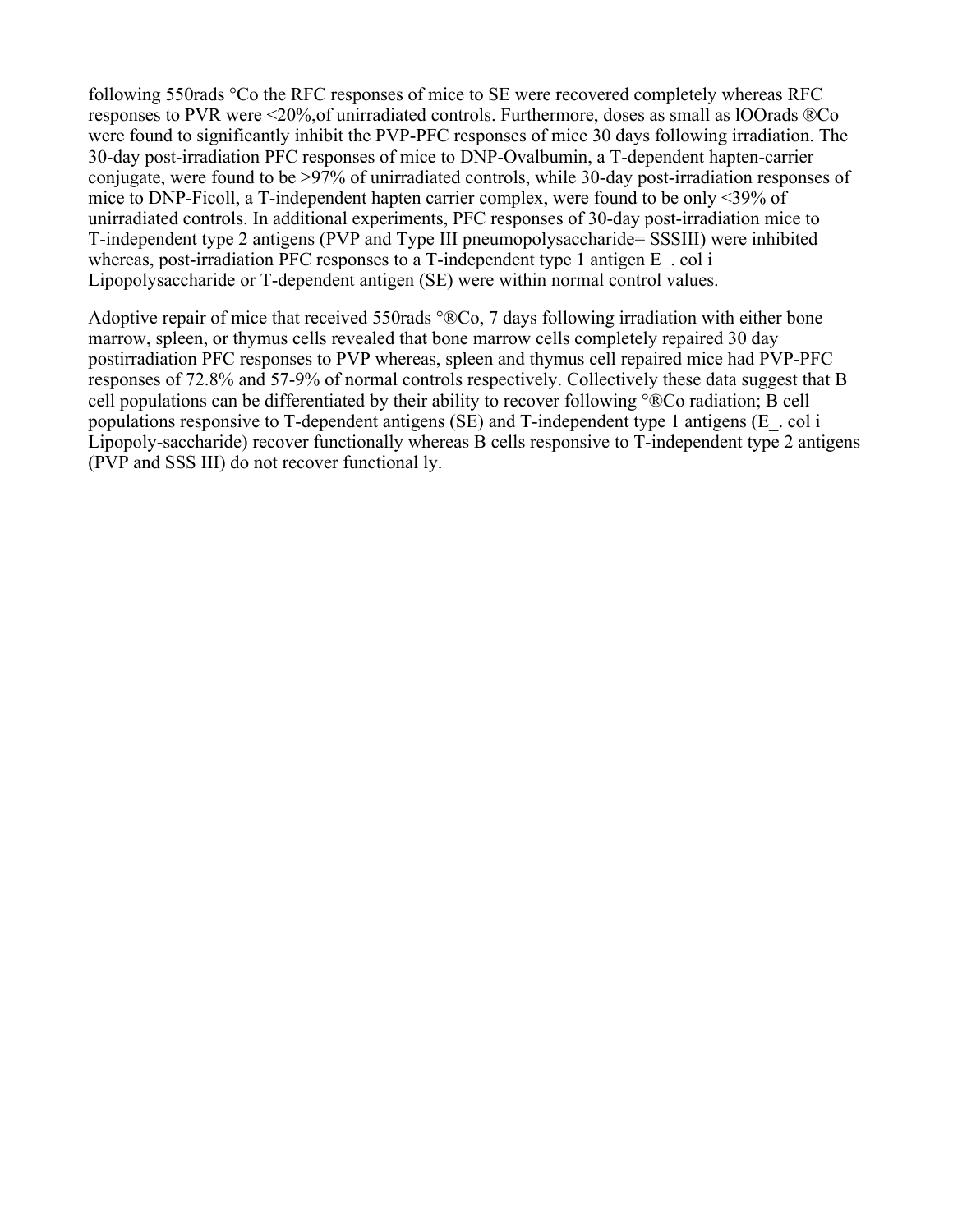1979  $\odot$ 

BRADFORD OLDHAM BROOKS  $\sigma_{\rm{max}}$ 

 $\mathcal{L}$ ALL RIGHTS RESERVED  $\sim$ 

 $\ddot{\phantom{a}}$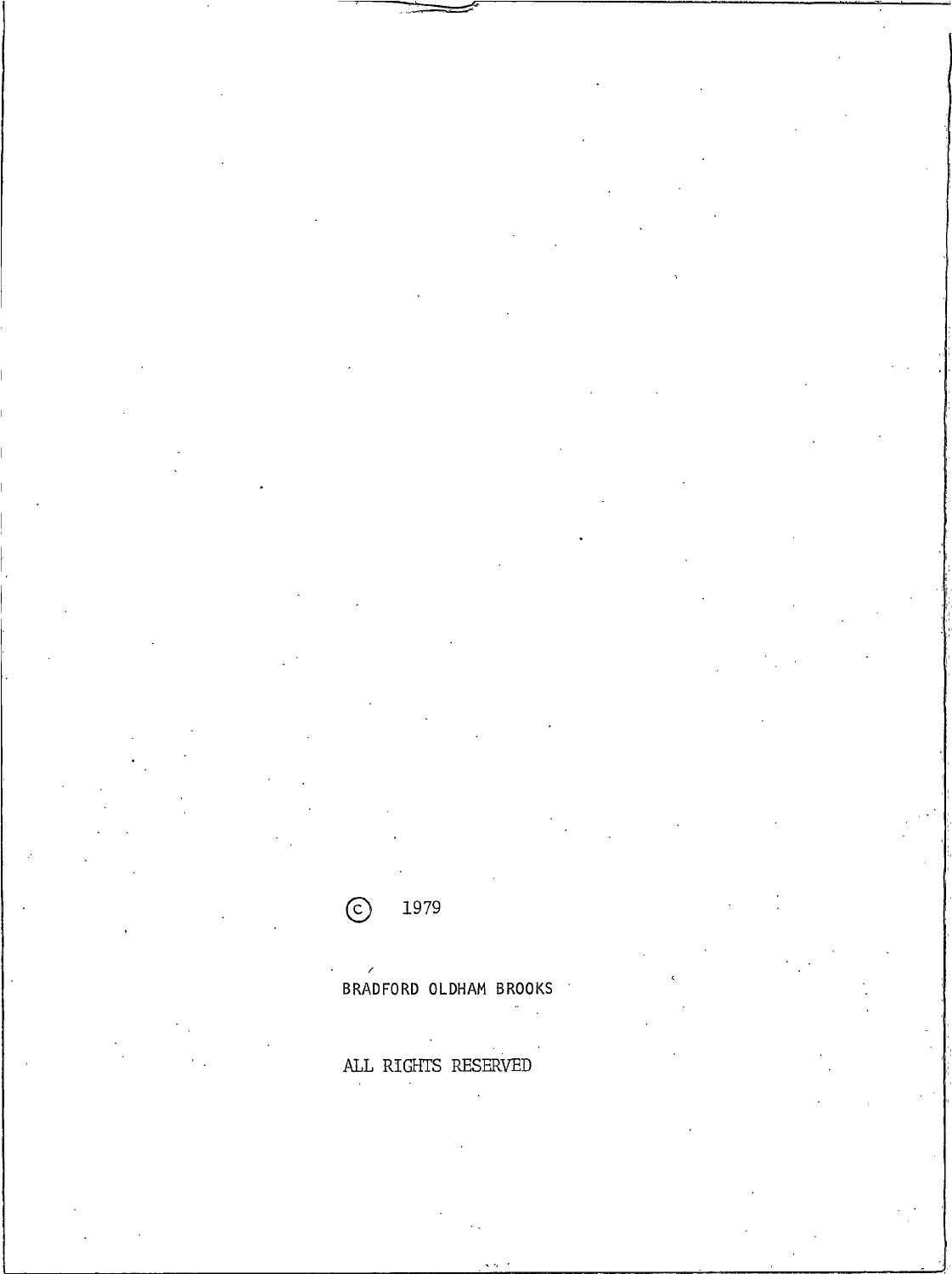# HUMORAL AND CELLULAR ASPECTS OF IMMUNITY TO Trypanosoma musculi IN MICE

by

#### BRADFORD OLDHAM BROOKS

A thesis submitted in partial fulfillment of the requirements for the degree

of

#### DOCTOR OF PHILOSOPHY

in

## MICROBIOLOGY

Approved:

Chairmah, Examining Comm

Head, Major Department

Deã

Graduate

MONTANA STATE UNIVERSITY Bozeman, Montana

May, 1979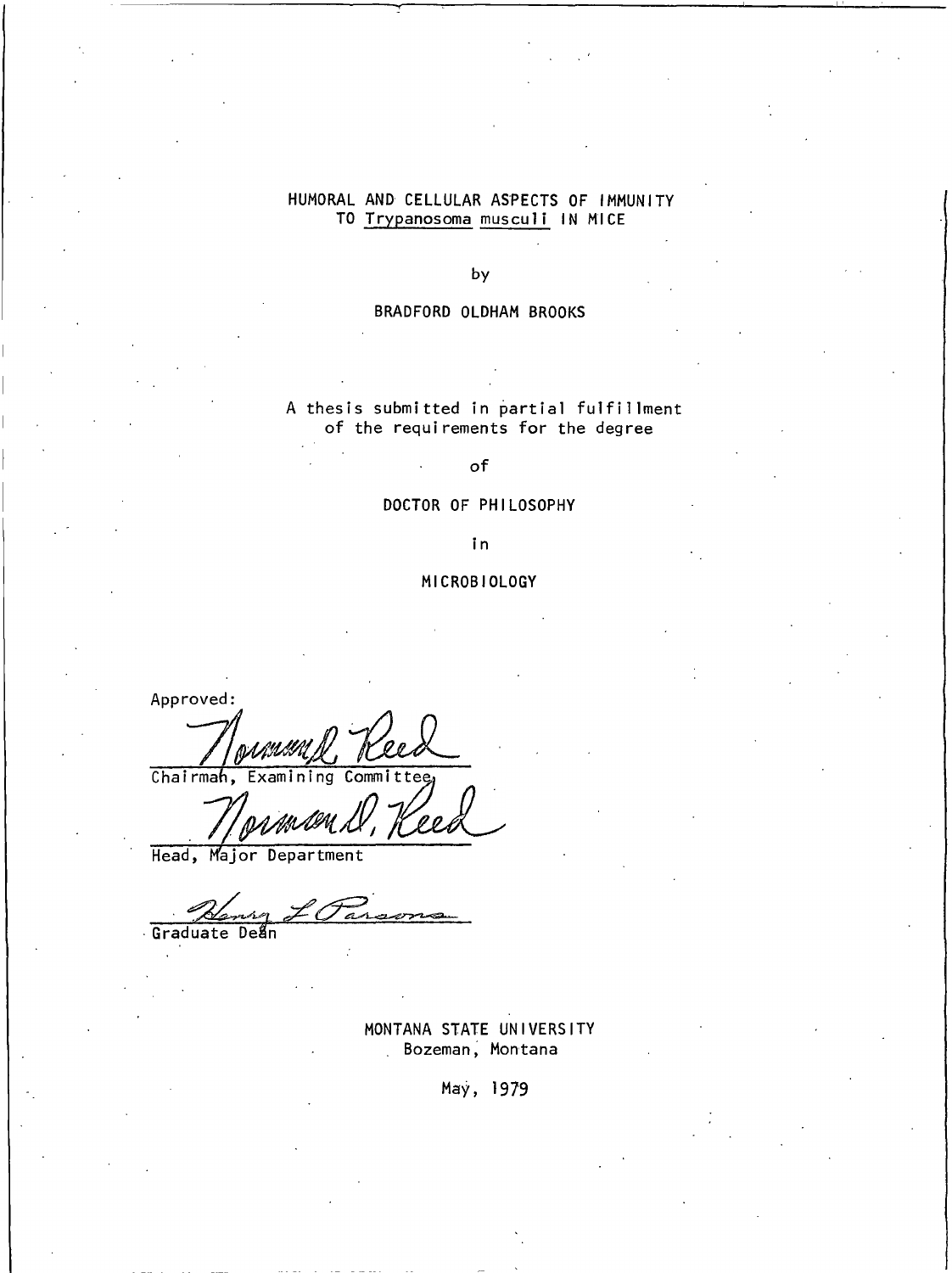#### ACKNOWLEDGMENTS

I wish to express my sincere appreciation to Dr. N.D. Reed for his advice, consultation and especially for his empathy and guidance throughout the duration of this study. I would also like to thank Dr. N.D. Reed, Dr. J.E. Cutler, and Dr. J.W. Jutila for the fine professional examples they have provided. Thanks are also extended to Dr. Jacques Chiller for supplying the DNP-Ovalbumin and DNP-Ficoll used in portions of this study.

This research was supported by United States Public Health Service Grants No. Al 12854 and CA 24443.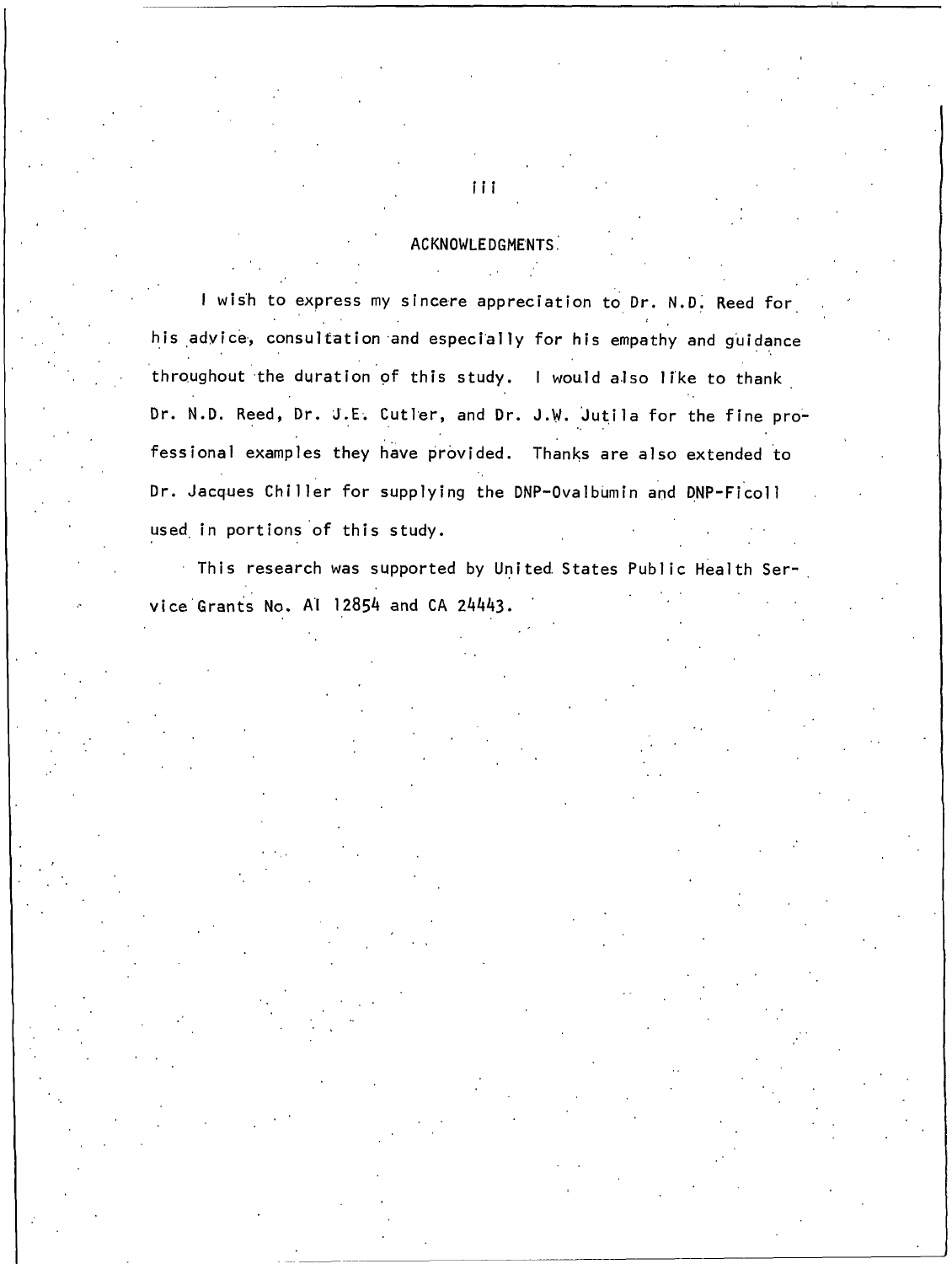# TABLE OF CONTENTS

|                                                                                             | Page                     |
|---------------------------------------------------------------------------------------------|--------------------------|
| VITA<br><u>.</u> .                                                                          | Ħ                        |
|                                                                                             | iii.                     |
|                                                                                             | VĪ.                      |
|                                                                                             |                          |
|                                                                                             | х                        |
|                                                                                             |                          |
|                                                                                             |                          |
|                                                                                             | 8<br>8.                  |
| Thymus Gland-Grafting of Nude Mice                                                          | 10<br>$\mathbf{H}$<br>12 |
|                                                                                             | 12<br>13 <sup>1</sup>    |
| Antigens and Immunizations                                                                  | 14<br>14                 |
| Cellular Immunological Assays                                                               | 16<br>17<br>17           |
|                                                                                             | 18                       |
| Thymus Dependency of T. musculi Elimination                                                 |                          |
| Effect of Trypan Blue on the Early Control of T. musculi                                    | 18 1                     |
| Infection in Nude and Normal Mice<br>Adoptive Repair of T. musculi Elimination Potential in | 23 <sub>1</sub>          |
| Effect of Passive Transfer of Immune Sera on T. musculi                                     | .28                      |
| Parasitemia in Nude and Normal Mice<br>Absorption of Ablastic Activity from Immune Serum    | 34<br>42                 |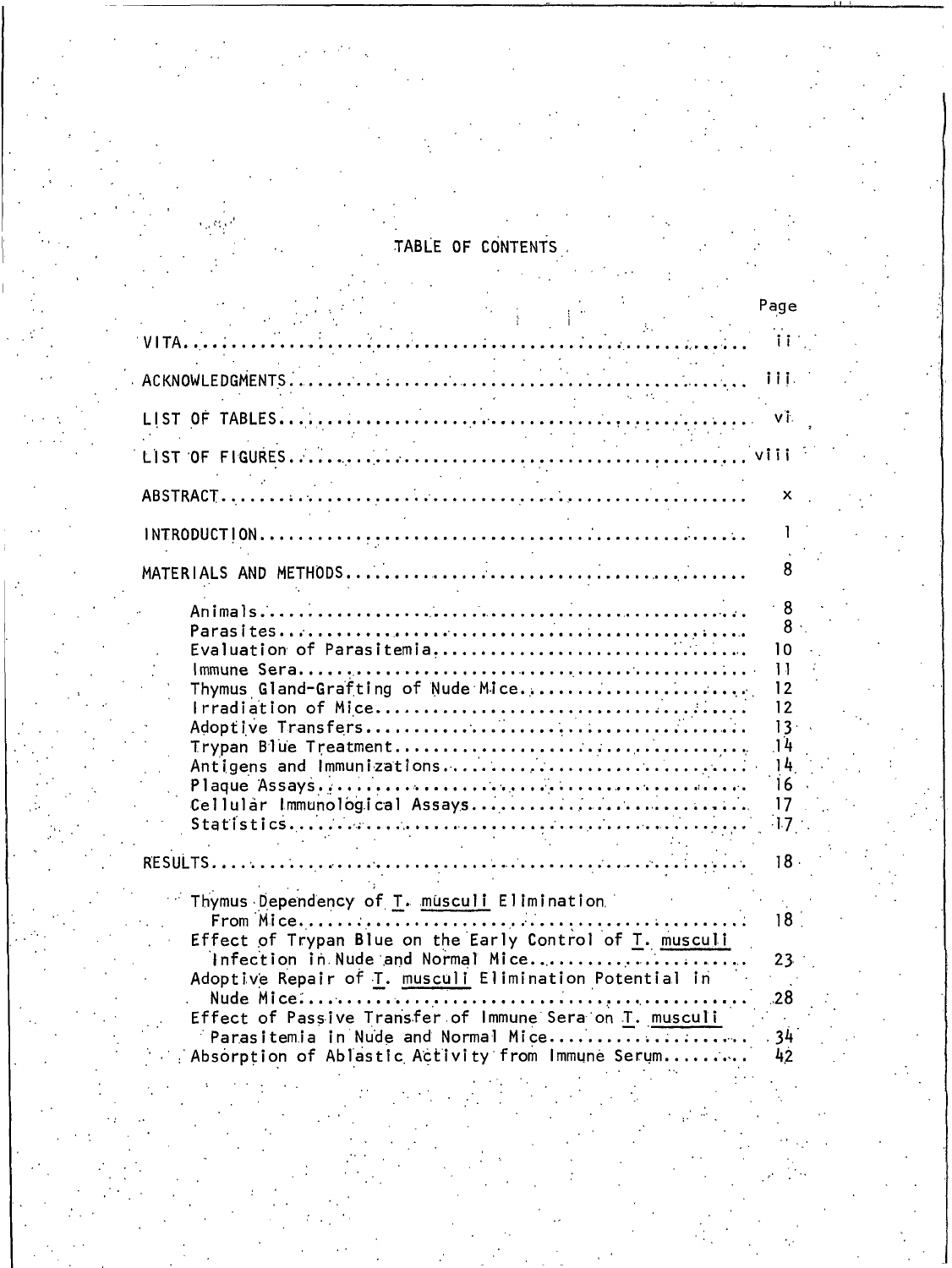| Hemagglutination Assay for T. musculi Specific                                                                                   |      |
|----------------------------------------------------------------------------------------------------------------------------------|------|
| Serum Antibody<br>Effect of T. musculi Parasitemia on Direct and Indirect<br>PFC Responses to SE and Direct PFC Responses to PVP | 52   |
|                                                                                                                                  | 54   |
| Effect of T. musculi Parasitemia on Direct PFC Responses                                                                         |      |
| Effect of T. musculi Parasitemia on Delayed-Type Hyper-                                                                          | 61   |
| sensitivity Responses in Mice                                                                                                    | 62   |
| Effect of Varying Doses of y-irradiation on T. musculi                                                                           |      |
| Effect of $\gamma$ -irradiation on Acquired Immunity to                                                                          | 64   |
|                                                                                                                                  | 69   |
| Effect of $\gamma$ -irradiation and Selective Reconstitution                                                                     |      |
| on Subsequent T. musculi Infection in Mice                                                                                       | 71   |
| Post-irradiation PFC Responses of Mice to SE and PVP<br>PVP-PFC Responses of Mice 30 Days Following Varying                      | 78   |
| Doses of <sup>60</sup> Co Irradiation                                                                                            | 82   |
| Post-irradiation PFC Responses of Mice to DNP on a                                                                               |      |
| T-dependent or T-independent Carrier<br>Post-irradiation PFC Responses of Mice to T-independent                                  | 84   |
| type I or T-independent type 2 Antigens                                                                                          | ∙86  |
| PVP Optimal-Day Titration in 30-day Post-irradiation                                                                             |      |
|                                                                                                                                  | 88   |
| PVP-PFC Responses in Irradiated and Selectively                                                                                  | . 89 |
|                                                                                                                                  |      |
| $DISCUSSION.$                                                                                                                    | -93  |
|                                                                                                                                  |      |

LITERATURE CITED....

107

Page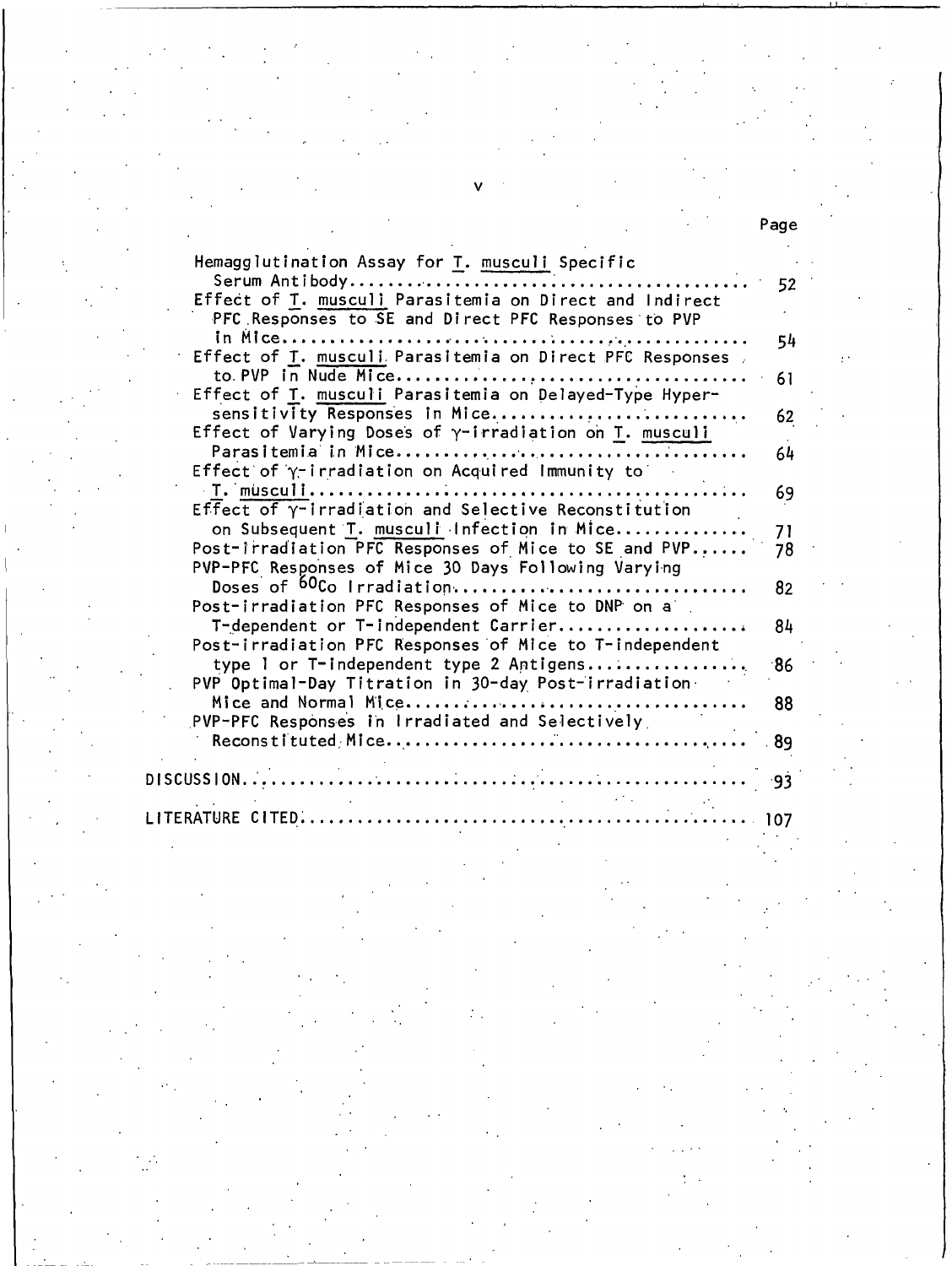|  |  | IST OF TABLE |  |
|--|--|--------------|--|
|  |  |              |  |

| Table |                                                                                                                                                                            | Page             |
|-------|----------------------------------------------------------------------------------------------------------------------------------------------------------------------------|------------------|
| Ŀ.    | SE-specific PFC responses of nude, NLM and Nu-TG mice                                                                                                                      | 24               |
| Ħ.    | Absorption of anti-SE mouse antiserum with DP or NDP                                                                                                                       | .51 <sub>1</sub> |
| 111.  | Utilization of T. musculi antigen-coated mouse erythro-<br>cytes in a passive hemagglutination assay                                                                       | 53               |
| IV.   | Effect of T. musculi parasitemia on direct PFC responses<br>of mice to PVP and SE                                                                                          | 56               |
| v.    | Effect of T. musculi parasitemia on direct and indirect<br>PFC responses of mice to SE $P(day 14 P1)/2Q(day 35 P1)$ .                                                      | 58               |
| VI.   | Effect of T. musculi parasitemia on direct and indirect<br>PFC responses of mice to SE $P(day-7 P1)/2(day 14 P1)$                                                          | .59 <sub>1</sub> |
| VH.   | Effect of T. musculi parasitemia on direct and indirect<br>PFC responses of mice to SE $P$ (day 0)/ $P$ (day 21 P1)                                                        | 60               |
| VIII. | Effect of T. musculi parasitemia on direct PFC responses<br>of nude mice to PVP                                                                                            | 63 <sup>o</sup>  |
| 1X.   | Effect of T. musculi parasitemia on delayed-type hypersen-<br>sitivity to $1-fluor-2$ , $4-dini$ trobenzene in mice                                                        | $65^\circ$       |
|       | X. Effect of 550rads <sup>bu</sup> Co irradiation on the protective<br>immunity of mice to T. musculi                                                                      | 70               |
|       | XI. Direct PFC responses of mice to PVP and SE 30 days<br>following varying doses of $60$ Co radiation                                                                     | 83               |
|       | XII. Direct and indirect PFC responses of mice to DNP on a<br>T-dependent or T-independent carrier 30 days following<br>550rads <sup>60</sup> Co radiation<br>. <b>.</b> . | $-85$            |
| XIII. | Direct PFC responses of mice to SSS-111, LPS, PVP, or<br>SE 30 days following <sup>50</sup> Co irradiation                                                                 | 87               |
|       |                                                                                                                                                                            |                  |

vj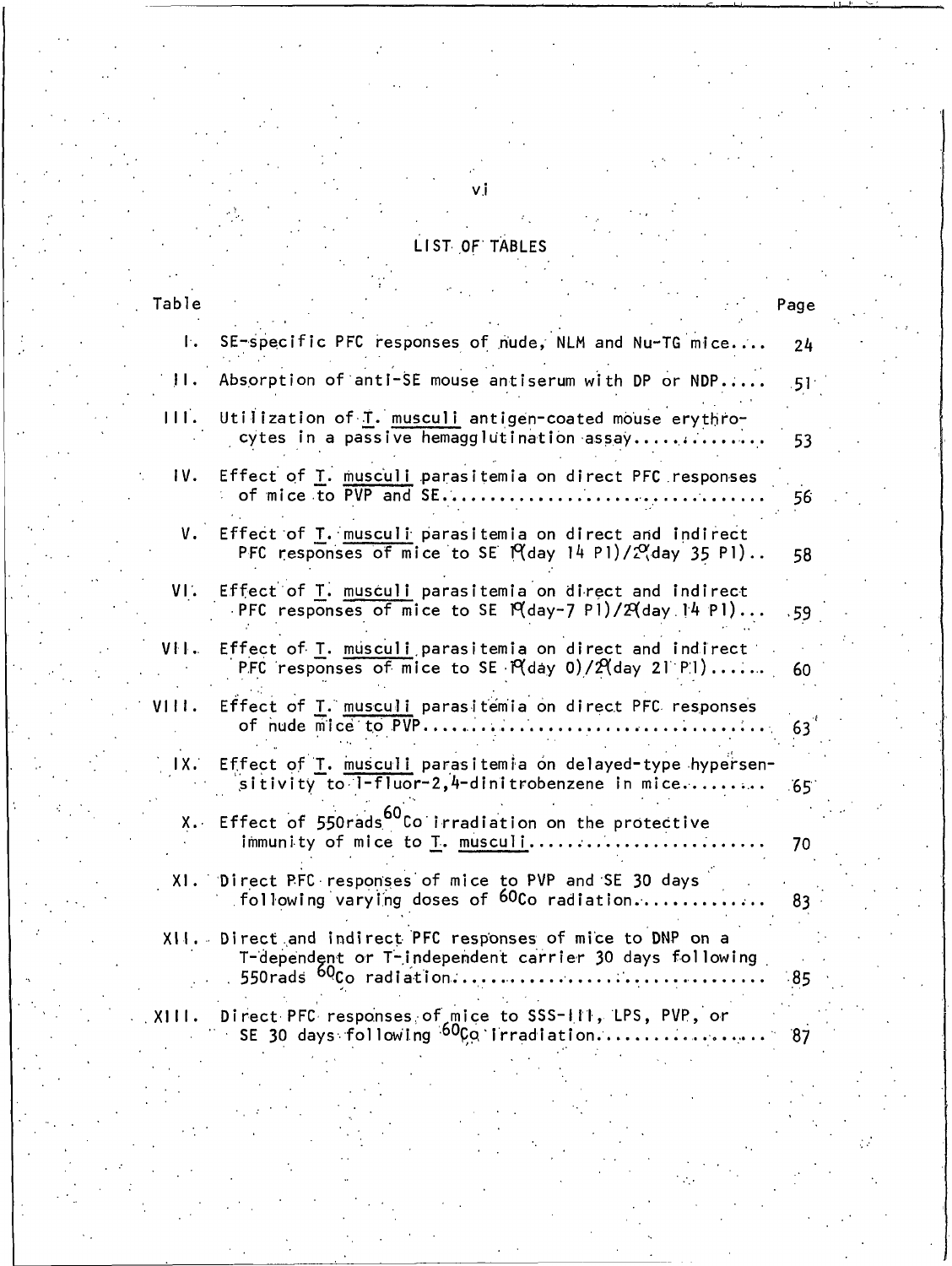# vii

| XIV. PVP optimal day titration in 30-day post-irradiation |  |
|-----------------------------------------------------------|--|
|                                                           |  |

Table

 $\cdot$  XV.  $\mathcal{L}_{\text{max}}$ 

Page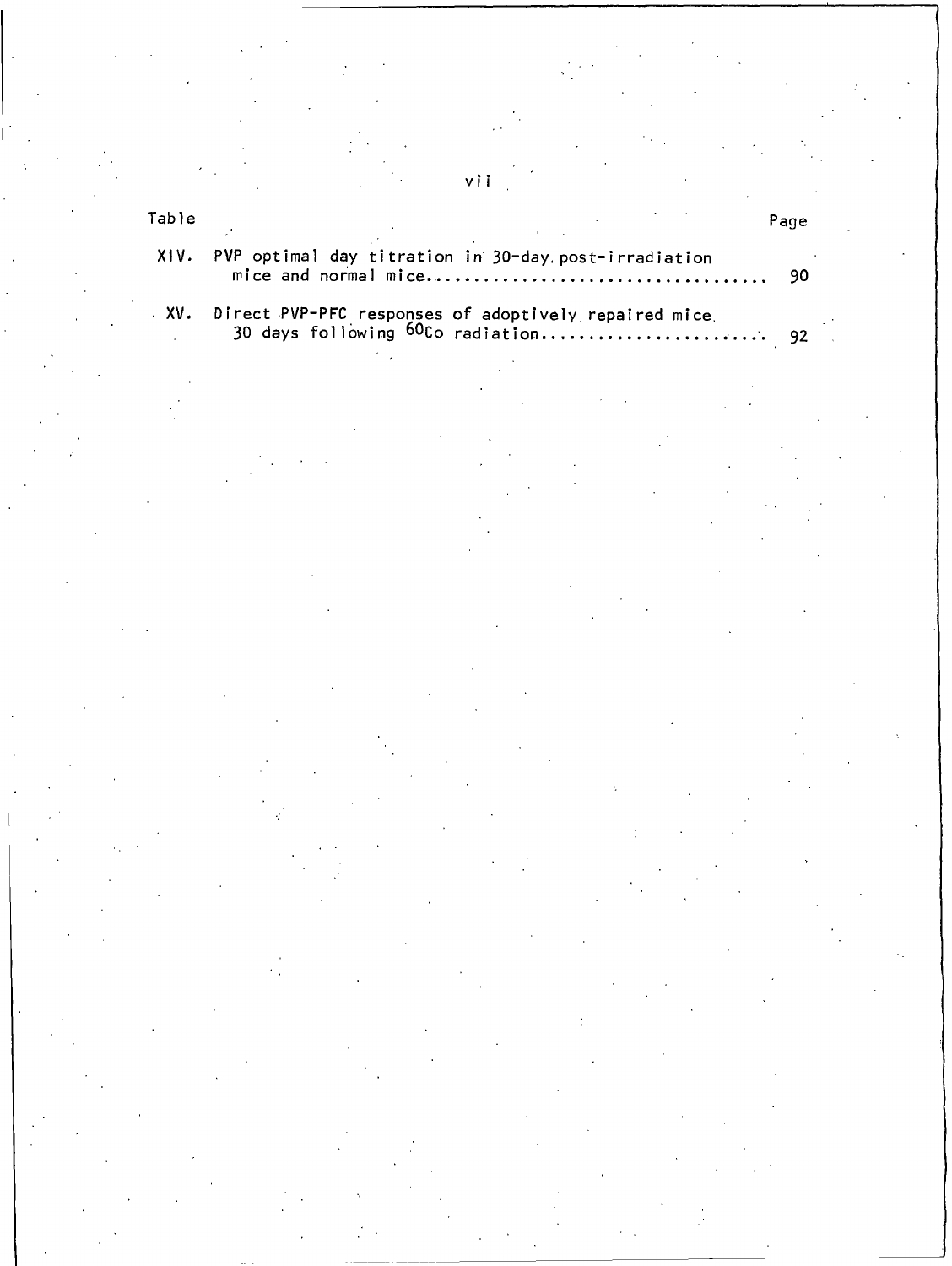# LIST OF FIGURES

| Figure |                                                                                                                                                                                                        | Page     |  |
|--------|--------------------------------------------------------------------------------------------------------------------------------------------------------------------------------------------------------|----------|--|
|        | 1. I. musculi parasitemia in the blood of NLM, nude,<br>Nu-TG, and irradiated mice (550rads $^{60}$ Co)                                                                                                | 20       |  |
| 2.     | Percent dividing forms in T. musculi parasitemia in NLM,<br>nude, Nu-TG, and irradiated (550rads $^{60}$ Co) mice                                                                                      | 22       |  |
| 3.     | T. musculi parasitemia in the peripheral blood of NLM,<br>NLM/Trypan blue, Nude, Nude/Trypan blue, and irradiated                                                                                      |          |  |
| 4.     | T. musculi parasitemia in nude mice receiving immune<br>thymus cells (NU/ITC), normal thymus cells (NU/NTC),<br>immune spleen cells (NU/ISC), normal spleen cells<br>$(NU/NSC)$ , or no cells $(NUDE)$ | 27<br>31 |  |
| 5.     | T. musculi parasitemia in NLM mice receiving immune thymus<br>cells (NLM/ITC), immune spleen cells (NLM/ISC), or no<br>$cells$ (NLM)                                                                   | 33       |  |
| 6.     | The effect of Abl on T. musculi parasitemia in nude and<br>NLM mice<br>$\ddotsc$                                                                                                                       | - 37     |  |
| 7.     | The effect of Abl on the reproductive activity of<br>T. musculi in nude and NLM mice                                                                                                                   | 39       |  |
| 8.     | The effect of immune recovered serum on T. musculi                                                                                                                                                     | 41       |  |
| 9.     | The effect of immune recovered serum on the reproductive<br>activity of T. musculi in nude and NLM mice                                                                                                | 44.      |  |
| 10.    | I. musculi parasitemia in nude mice maintained on a regimen<br>of Abl, DP-Abs-Abl, NDP-Abs-Abl NMS, or no serum                                                                                        | 47       |  |
| 4 L.A  | Percent divising forms in T. musculi parasitemia in nude<br>mice that received a regimen of Abl, DP-Abs-Abl, NDP-<br>Abs-ABL, NMS, or no serum                                                         | 49       |  |
|        |                                                                                                                                                                                                        |          |  |

viii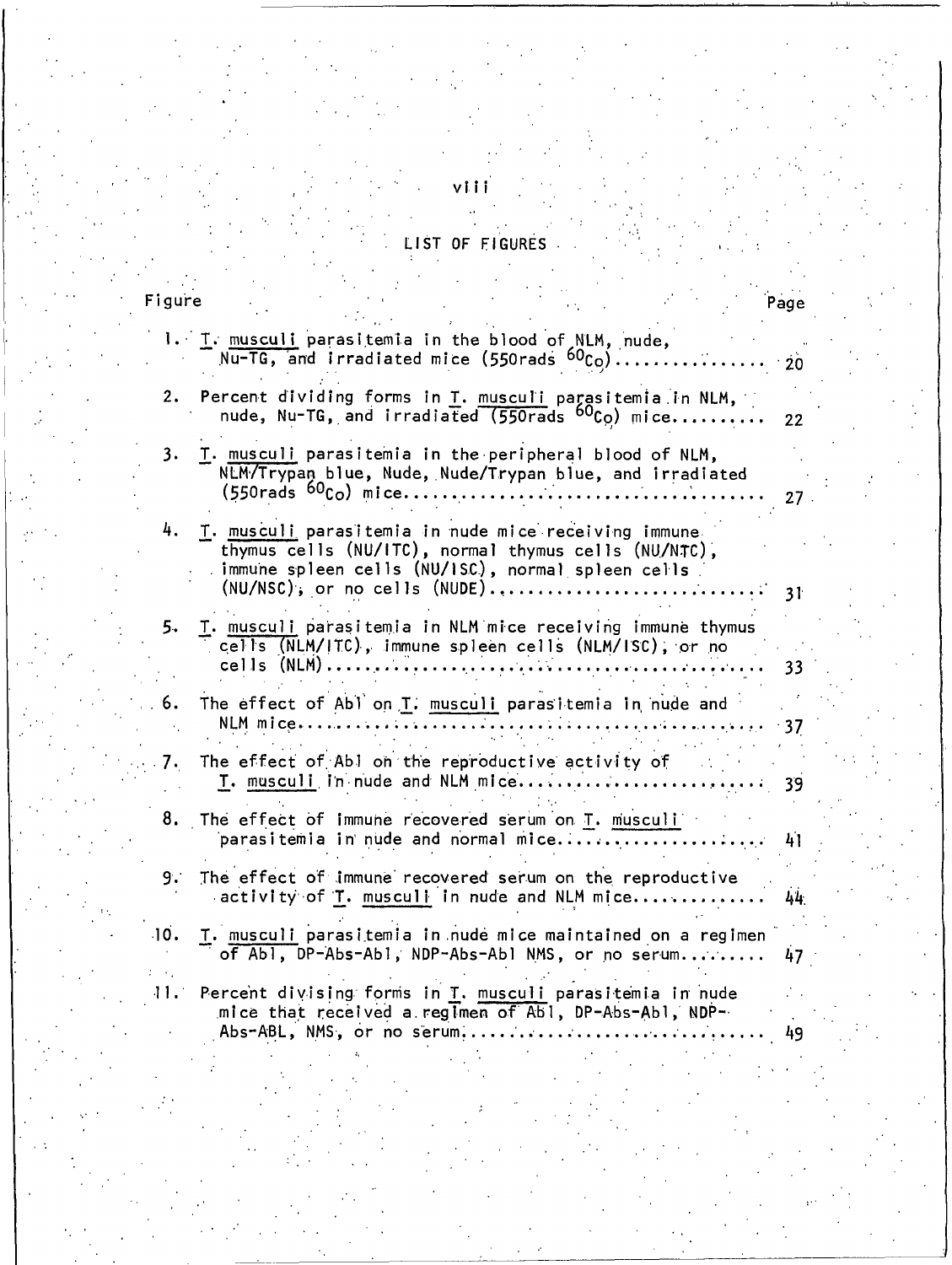| Figure |                                                                                                                                                                                                | Page |
|--------|------------------------------------------------------------------------------------------------------------------------------------------------------------------------------------------------|------|
| 12.    | T. musculi parasitemia in normal mice that received<br>either 750 rads, 550 rads, or 350 rads 24 hrs prior<br>to T. musculi infection                                                          | 68   |
|        | 13. T. musculi parasitemia in normal and irradiated (550rads<br>$60Co$ ) mice that received adoptive transfer of either<br>ITC, ISC, NTC, NSC, or no cells                                     |      |
|        | T. musculi parasitemia in normal mice and in irradiated<br>$(550$ rads $60Co$ ) mice that received adoptive transfer<br>of either ISC, NSC, ITC, NTC or no cells on day 25<br>post-irradiation |      |
|        | 15. Post-irradiation responses of mice to PVP or SE on<br>various days following 550rads <sup>60</sup> Co                                                                                      | - 80 |

 $i \times$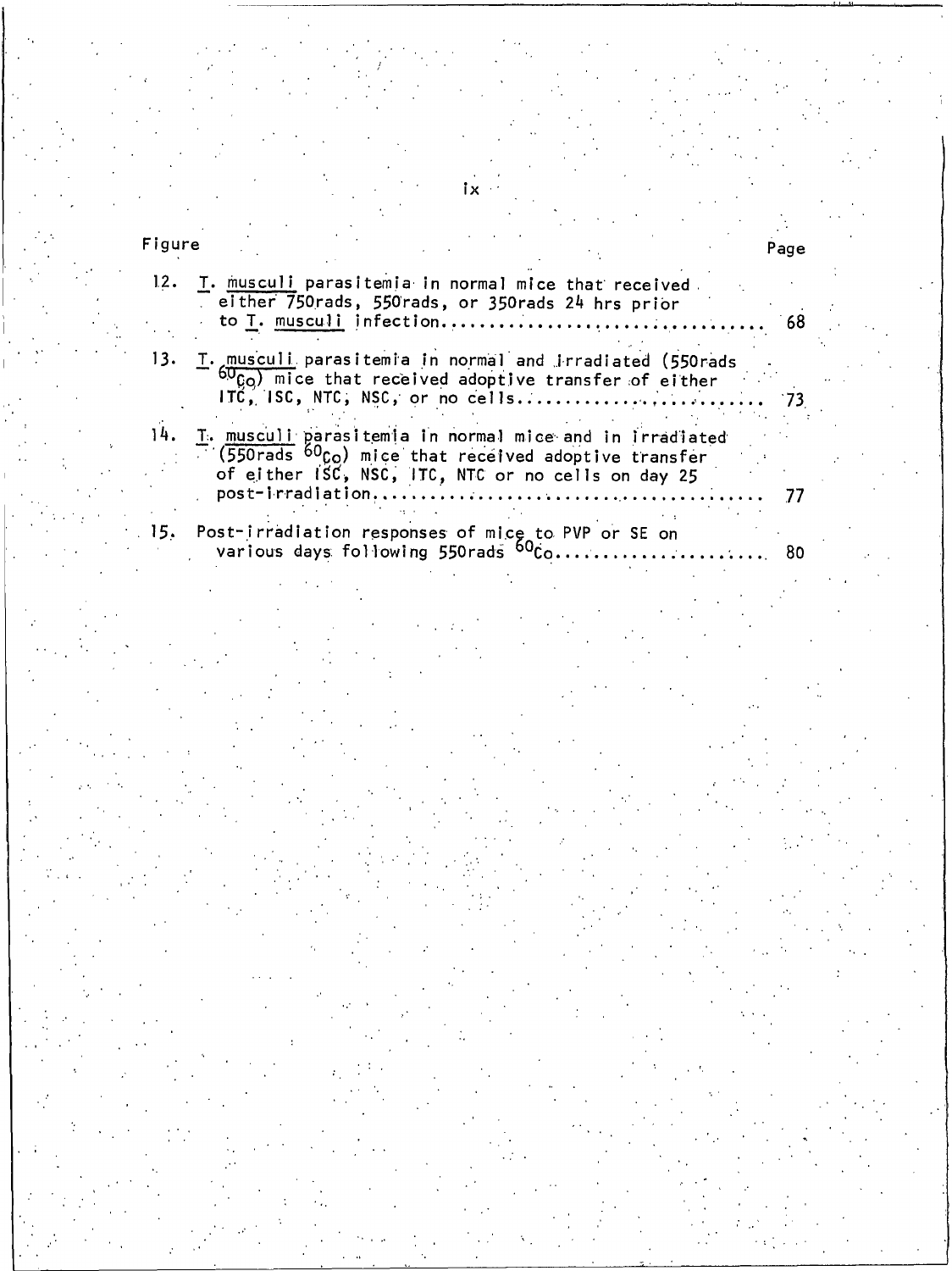#### **ABSTRACT**

Congenitally athymic (nude) mice were not capable of clearing Trypanosoma musculi parasitemia while their normal, thymus-bearing littermates (NLM) cleared their parasitemia by day 20-24 post-infection  $(PI)$ . Both nude and NLM mice exhibited an early nonspecific resistance to T. musculi infection when compared to irradiated  $(550rads, 60c<sub>O</sub>)$ , T. musculi-infected mice. Use of trypan blue, in vivo, to alter the macrophage function of nude and NLM mice was found to abrogate early nonspecific resistance to T. musculi. Nude mice that received immune or normal spleen cells, immune or normal thymus cells, or thymus gland grafts were capable of eliminating T. musculi parasitemia. Passive transfer of Immune serum into T. musculi-infected nude mice lowered both the level of parasitemia and the level of parasite reproduction, but did not generate elimination of the parasitemia. T. musculi elimination was thus determined to be due to a thymus-dependent cellular mechanism and not due to a direct antibody effect. Nude mice were shown to be a reliable in vivo model for the assay of ablastic (parasite reproduction inhibition) activity in immune serum.

A T. musculi population enriched for dividing forms (35%-50% dividing forms) was found to absorb ablastic activity from immune serum, while absorption with a nondividing parasite population (<5%) dividing forms) did not appreciably alter the ablastic activity of immune serum. The absorption experiments provide the crucial evidence needed to substantiate the antibody-nature of ablastin.

Plaque-forming cell (PFC) responses of NLM mice to T-dependent (sheep erythrocytes = SE) or T-independent (polyvinylpyrrolidone = PVP) antigens were found to be significantly inhibited during T. musculi parasitemia. PVP-PFC responses of T. musculi-infected nude mice were also significantly inhibited. However, if NLM mice were primed with SE prior to parasitemia, subsequent development of SE-specific memory cells and expression of secondary PFC responses to SE were not altered by T. musculi infection. T. musculi parasitemia was not found to alter delayed hypersensitivity responses of mice to 1-fluoro-2,4-dinitrobenzene. The data imply that the immune dysfunction of T. musculi infected mice is at the B cell level and does not require T-cell participation for its development or expression.

At least one host component requisite for T. musculi elimination was found to have a radiosensitivity between 350rads and 550rads <sup>60</sup>Co. Although <sup>60</sup>Co irradiation was found to prevent the development of acquired immunity to T. musculi, once developed, acquired immunity was found to be radioresistant. NLM that received immune spleen cells 5 days post-irradiation did not exhibit early control over parasitemia, but were repaired in their ability to eliminate T. musculi parasitemia.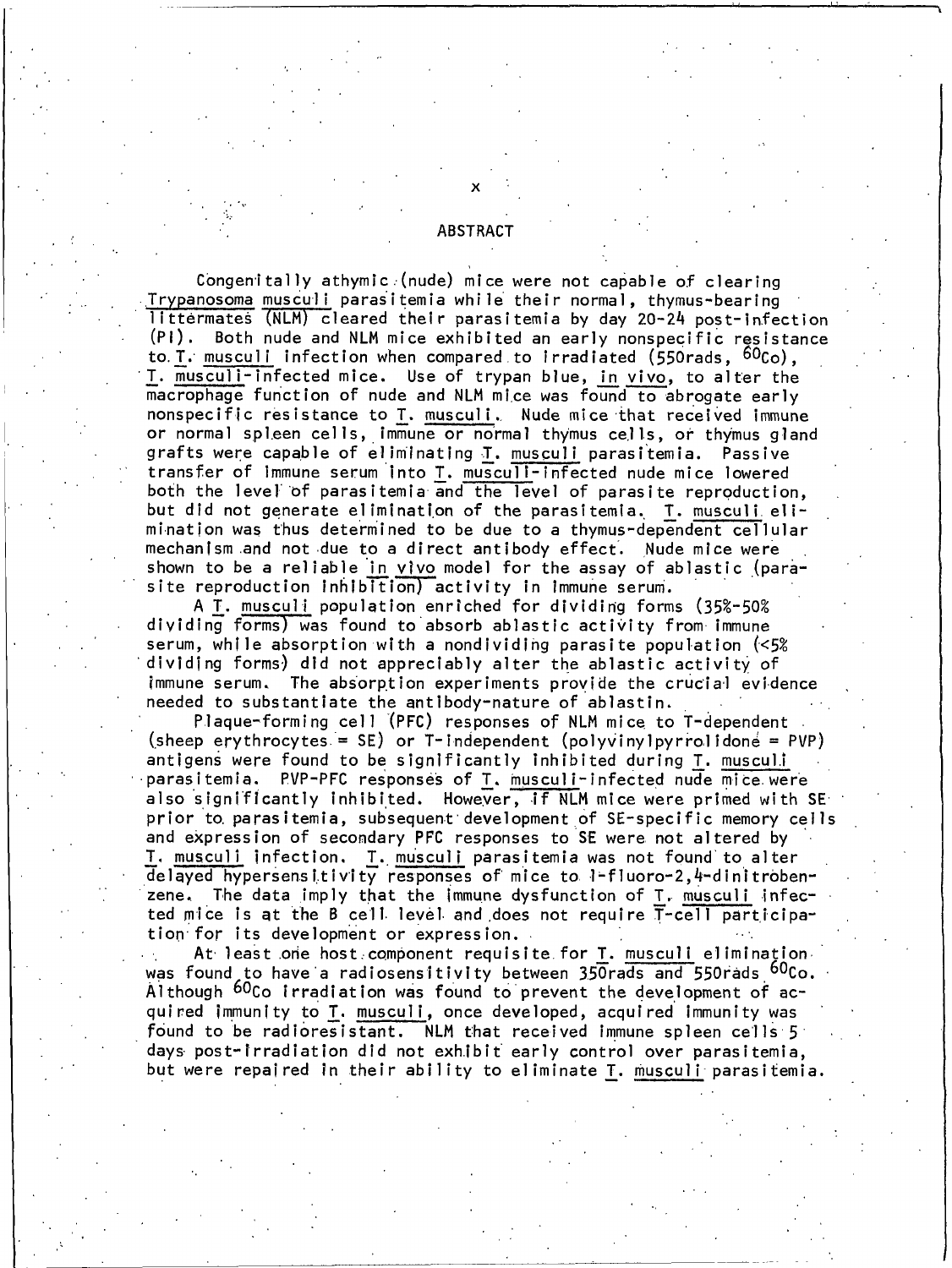NLM that received immune spleen cells on day 25 post-irradiation exhibited a marked resistance to T. musculi infection resulting in elimination of parasitemia 10 days earlier than unirradiated controls. The adoptive transfer data suggest that the action of immune spleen cells in irradiated mice is not direct (cytotoxic) but is dependent on collaboration with a minimally radiosensitive host component  $(s)$ .

Experiments designed to explore the immune status of postirradiation mice revealed that 30 days following 550rads Co the PFC responses of mice to SE were recovered completely whereas PFC responses to PVP were  $\leq 20\%$  of unirradiated controls. Furthermore, doses as small as 100 rads  $60^\circ$  co were found to significantly inhibit the PVP-PFC responses of mice 30 days following irradiation. The 30-day post-irradiation PFC responses of mice to DNP-Ovalbumin, a T-dependent hapten-carrier conjugate, were found to be >97% of unirradiated controls, while 30-day post-irradiation responses of mice to DNP-Ficoll, a T-independent hapten carrier complex, were found to be only <39% of unirradiated controls. In additional experiments, PFC responses of 30-day post-irradiation mice to Tindependent type 2 antigens (PVP and Type III pneumopolysaccharide= SSSIII) were inhibited whereas, post-irradiation PFC responses to a T-independent type I antigen. E. coli Lipopolysaccharide or T-dependent antigen (SE) were within normal control values. Adoptive repair of mice that received 550rads <sup>60</sup>Co, 7 days following irradiation with either bone marrow, spieen, or thymus cells revealed that bone marrow cells completely repaired 30 day postirradiation PFC responses to PVP whereas, spleen and thymus cell repaired mice had PVP-PFC responses of 72.8% and 57.9% of normal. controls respectively. Collectively these data suggest that B cell populations can be differentiated by their ability to recover following <sup>60</sup>Co radiation; B cell populations responsive to T-dependent antigens (SE) and T-independent type I antigens (E. coli Lipopolysaccharide) recover functionally whereas B cells responsive to Tindependent type 2 antigens (PVP and SSSIII) do not recover functionally.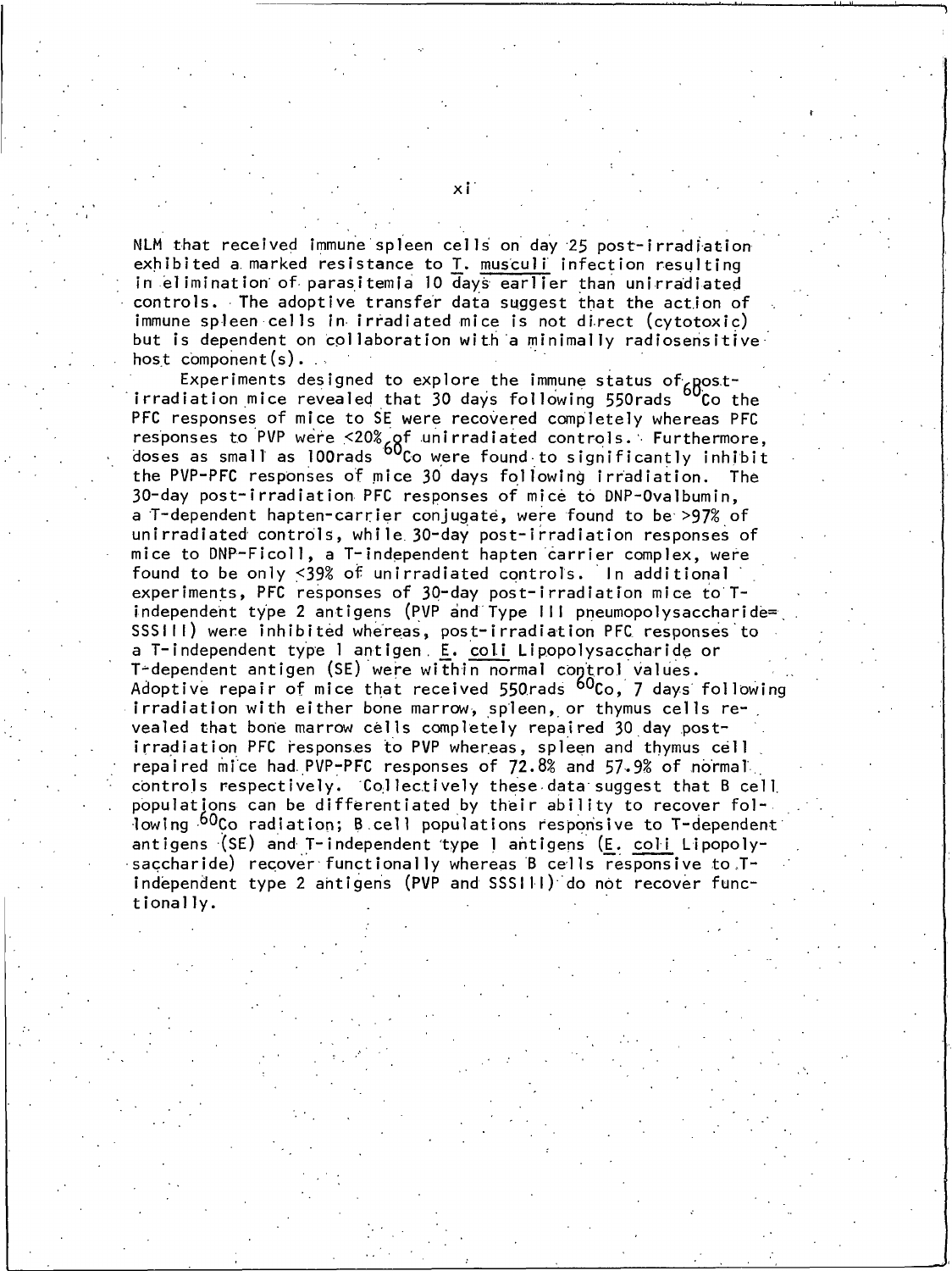#### **INTRODUCTION**

Parasitic diseases affect up to one quarter of the world's population, represent a significant human burden and are a major obstacle to world development (21). Despite recent concern directed toward the developing nations and current attitudes of national interdependence, parasitic diseases represent a disparagingly neglected area of infectious disease (64). The current explosion of biomedical knowledge has yet to benefit parasitic disease control (21). In fact, in some areas certain parasitic diseases are recrudescent due to the development of drug-resistant strains of parasites and insecticide-resistant vectors (21). The excruciatingly slow progress in the treatment and control of parasitic diseases is especially frustrating in that most of the causative agents are relatively simple organisms that in most cases are incapable of independent life and are restricted to highly specialized environments provided by two or more successive hosts (21,64). It is entirely possible that only when the mechanisms of the host immune response to parasites are determined and placed  $\cdot$  into perspective with the biology of the parasite itself, that control of parasitic diseases may become a reality (17).

In recognition of the global economic and medical improtance of tropical disease the World Health Organization (WHO) has selected six diseases as initial targets of intensive research efforts: malaria, schistosomiasis, trypanosomiasis, filariasis, leprosy, and leishmani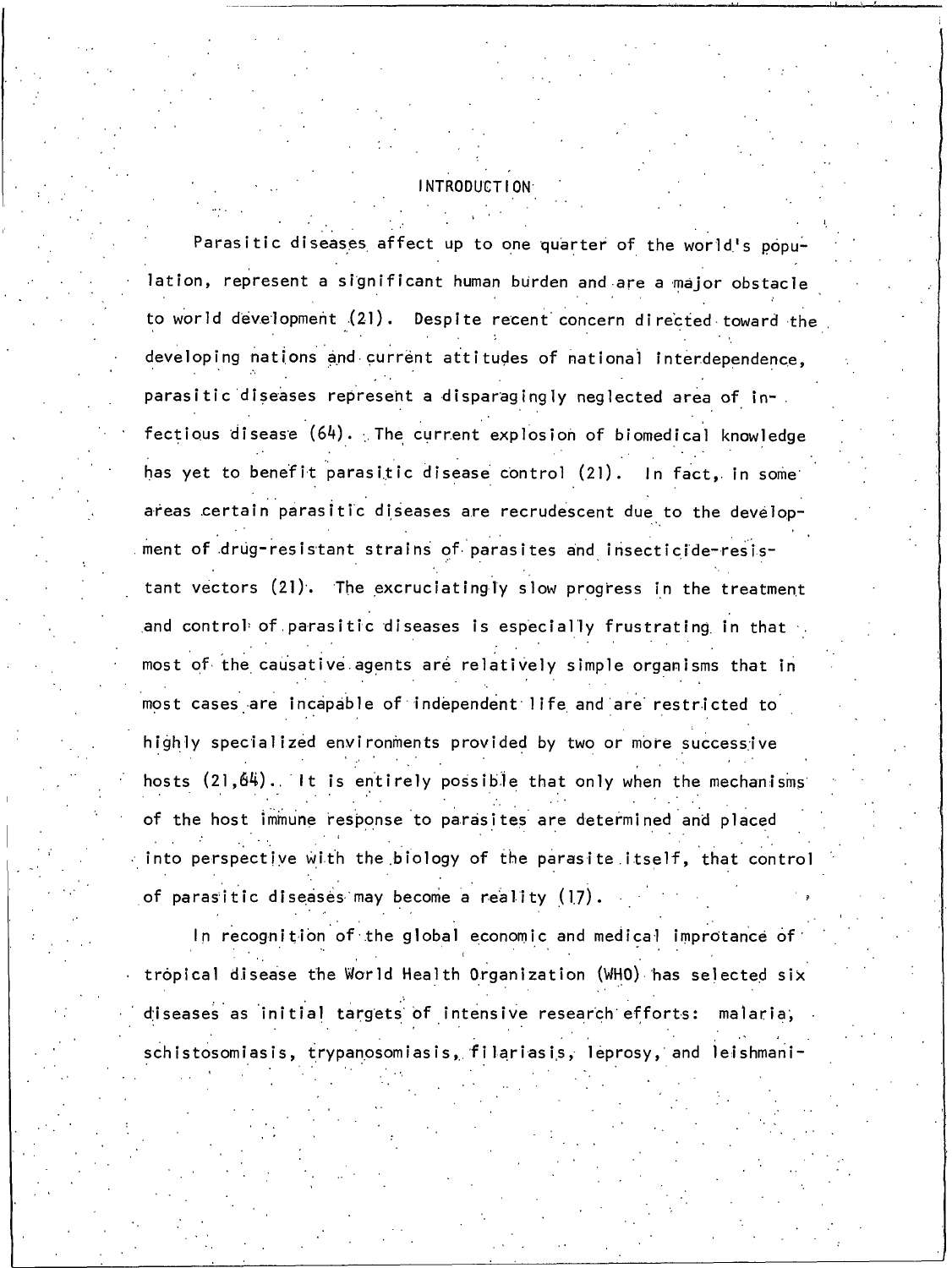asis (21). Trypanosomiasis, included in the WHO Special Programme, affects some 10 million people, 8 million in the western hemisphere

 $(21)$ . The African form of the disease, sleeping sickness, is estimated to be endemic over 12 million square kilometers of land, most of which is fertile, but abandoned to the ravages of the disease (21). The South American form of the disease, Chaga's disease, is usually fatal and may persist for 20 years or more (21).

Current knowledge of mechanisms of immunity to trypanosomes remains fragmentary and poorly understood (60). In those models which have been studied most extensively, conclusions have frequently been contradictory (17,21,60). The number and complexity of antigens of individual trypanosomes, their ability to undergo cyclic antigenic variation, and the lack of adequate in vitro correlates have contributed to the paucity of knowledge concerning the host immunological responses to trypanosomes (60). Constraints on human and veterinary clinical immunoparasitology have elicited an emphasis on laboratory animal host-parasite systems for immune response characterizations  $(69).$ 

The use of these animal models along with recent advances in immunology has provided an approach to understand the complex mechanisms of antitrypanosome resistance. The availability of the Trypanosoma musculi-mouse model provides a tool for the extension of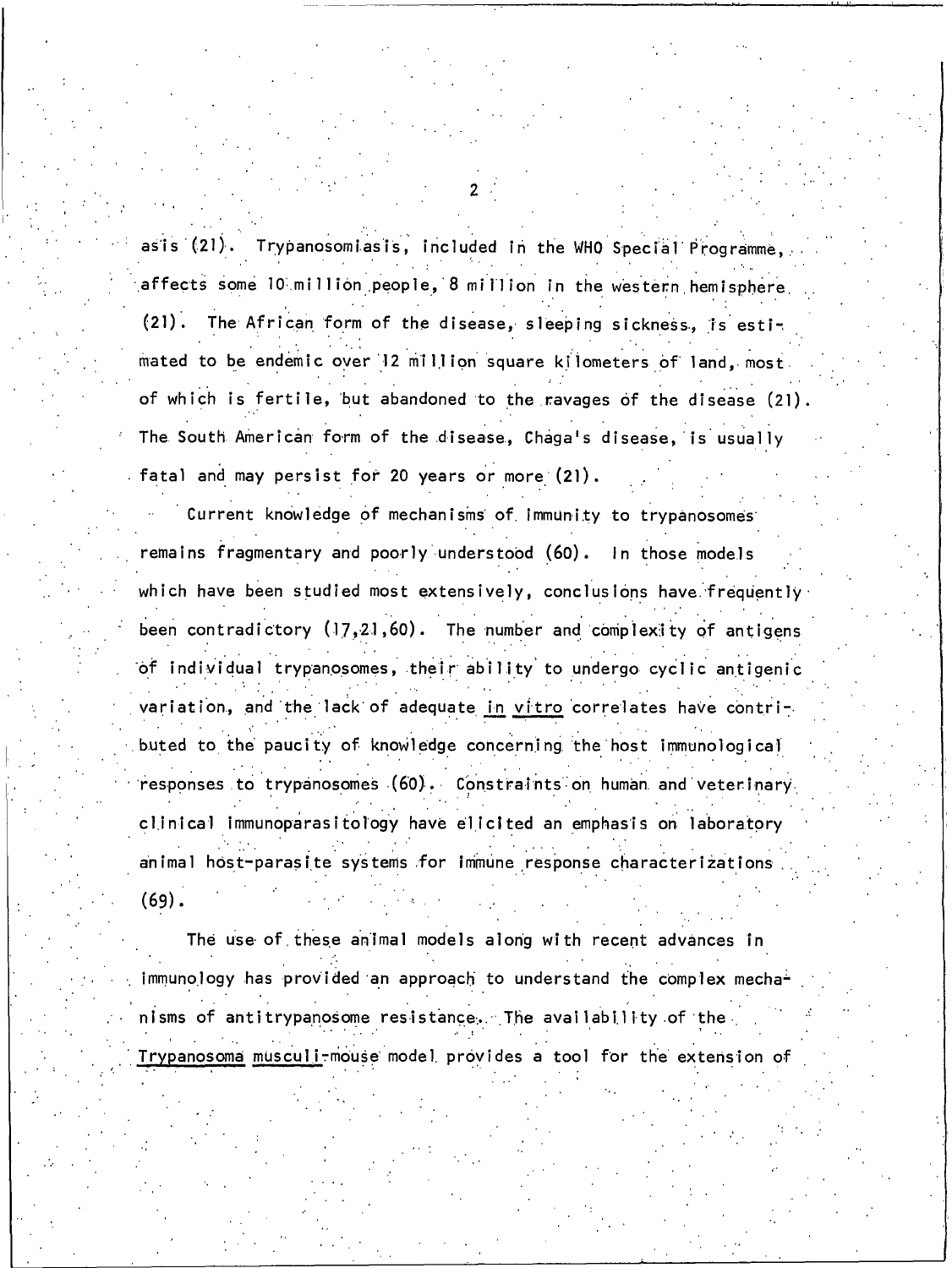knowledge of immune mechanisms involved in trypanosome elimination from mice  $(44)$ . It should be emphasized that this is a natural hostparasite relationship. Passage of trypanosomes through an abnormal host frequently results in a disproportional increase in virulence (35) which can significantly affect the host immune response (11). Furthermore, studies on artificial systems often prove difficult to extrapolate to natural situations (69). The mouse model offers the possibility of applying the most current and innovative techniques in immunology to the investigation of immunity to trypansomes. In addition, these techniques can be greatly enhanced by the substantial number of inbred mouse strains available (69).

Trypanosoma musculi is a nonpathogenic stercorarian trypanosome infective to mice only (72). It is closely related to and morphologically indistinguishable from Trypanosoma lewisi, the type-species of small rodent trypanosomes (72). Leptopsylla segnis (27) and Nosopsyllus fasciatus (27) are the arthropod vectors that transmit this infection in nature. Transmission by way of cannabalism has also been proposed, but not adequately investigated (69). Laboratory maintenance is achieved by direct injection of infected blood intraperitoneally (i.p.) (69). Parasites divide in the peripheral blood primarily by multiple fission of epimastigotes (12), but the most active sites of multiple fission of epimastigotes are the vasa recta of the kidney (69) and the placenta (45). These protozoan hemofla-.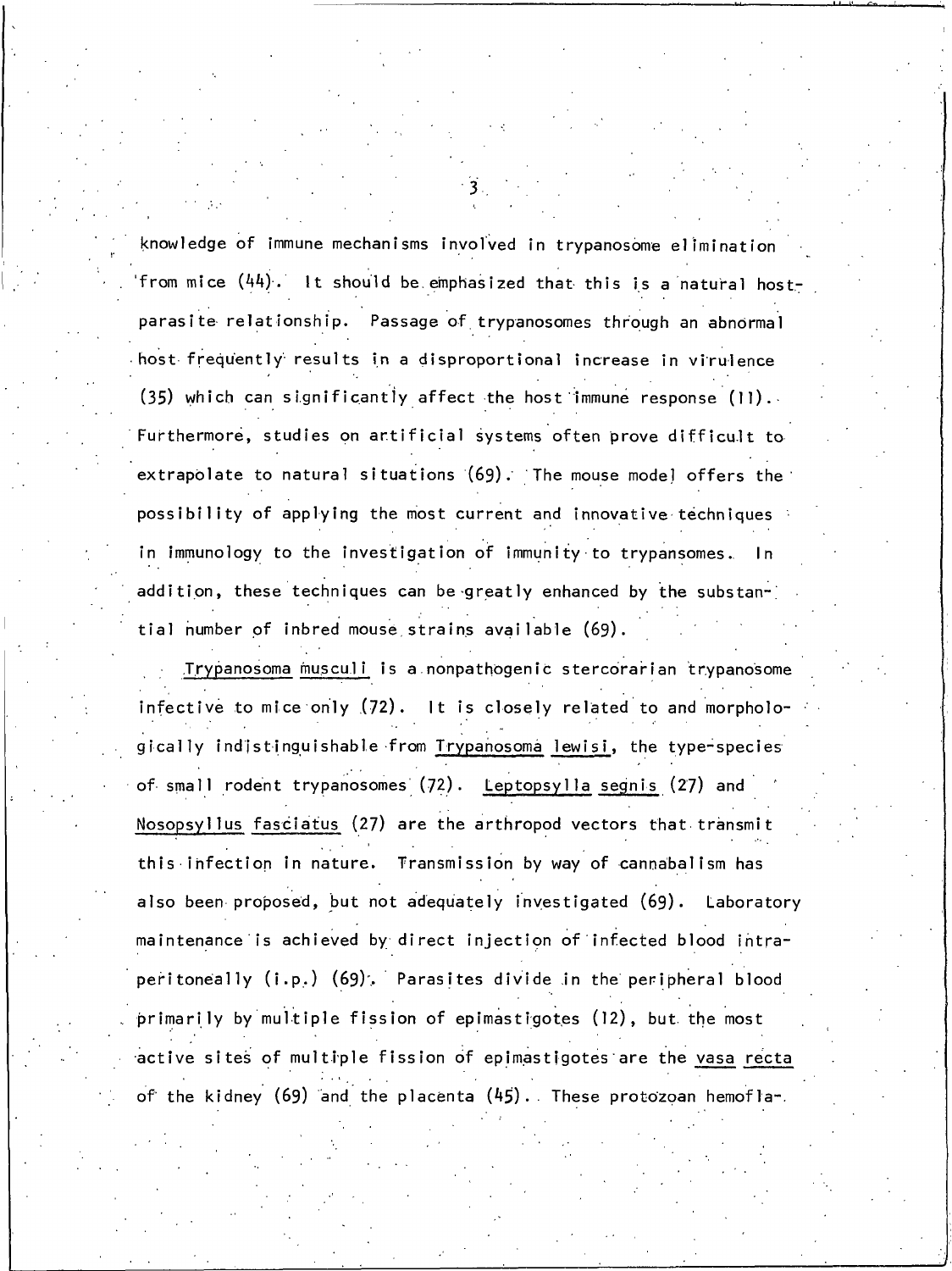gellates produce a self-limiting parasitemia which is characterized by a series of distinct phases. A prepatent period of 3 to 5 days post-inoculation (PI) is followed by a phase of rapidly increasing parasitemia in which dividing forms are present in the peripheral The level of parasitemia becomes stabilized, usually blood  $(72)$ . between days 8 to 10 PI with the concommitant clearing of divisional forms of the parasite from the peripheral blood. This is an immunological event that has been referred to as the "1st CRISIS" (72). The Ist CRISIS is theoretically mediated by at least two distinct types of serum factors  $(72)$ : (1) Trypanocidal Antibody- a thymus-independent antibody that purportedly sensitizes trypanosomes to clearance by the reticuloendothelial network and (2) Ablastin- a thymus-dependent reproduction-inhibiting serum factor first described by Taliaferro (66) in 1938. Ablastin has the physicochemical characteristics of an immunoglobulin, specifically  $\log_1$  (23). However, in the  $\underline{T}$ . lewisirat model, ablastin can not be absorbed from serum using homologous trypanosomes (18). Investigation of the absorbability of ablastin in the T. musculi-mouse model has not been reported. The inability to absorb out ablastin activity from serum using homologous trypanosomes has raised questions as to the antibody nature of this serum factor Reviews of ablastin and its properties are available else- $(18)$ . where  $(8, 18, 23, 56)$ . Kendall  $(44)$ , in his original description of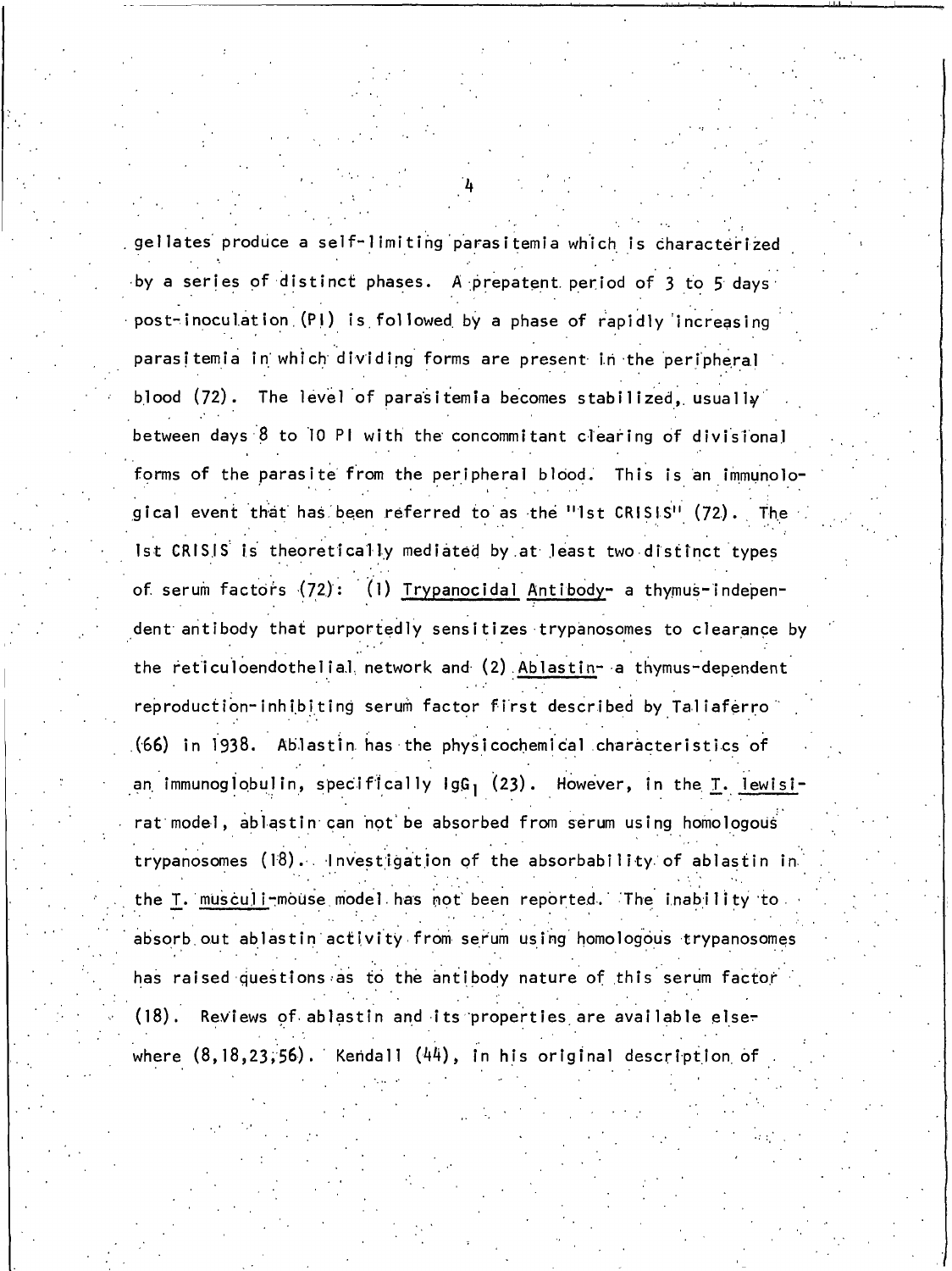T. musculi, noted the lack of detectable agglutinating antibody responses to T. musculi. Subsequent investigations of the existence of an agglutinating antibody response to T. musculi have produced conflicting results (12,69). Precipitating antibodies to both exoantigens and cellular antigens of T. musculi have been recently reported  $(24)$ .

By days 14 to 16 PI a "2nd CRISIS" occurs which results in the elimination of the parasite from the peripheral blood by days 20 to 24 PI. Although the 1st CRISIS is antibody mediated (72), the mechanism responsible for the 2nd CRISIS does not depend on a direct (trypanocidal) antibody effect, but appears to be dependent on a cellular mechanism (71). The immunity that follows recovery from infection was thought by most investigators to be absolute  $(69)$ . However, the recent report of multiplicative infective parasites in the vasa recta of kidneys of 12 month-recovered mice which were immune to homologous challenge has raised interesting questions about the nature and maintenance of the resistance to reinfection shown by these mice  $(70)$ .

T. musculi is generally considered nonpathogenic; parasitemias seldom exceed 1x10<sup>5</sup>/ml. This low level of parasitemia can be dramatically increased by Irradiation (37), RES blockade (38), splenectomy  $(38)$ , pregnancy  $(45)$ , and T cell deprivation  $(68)$ . Sublethal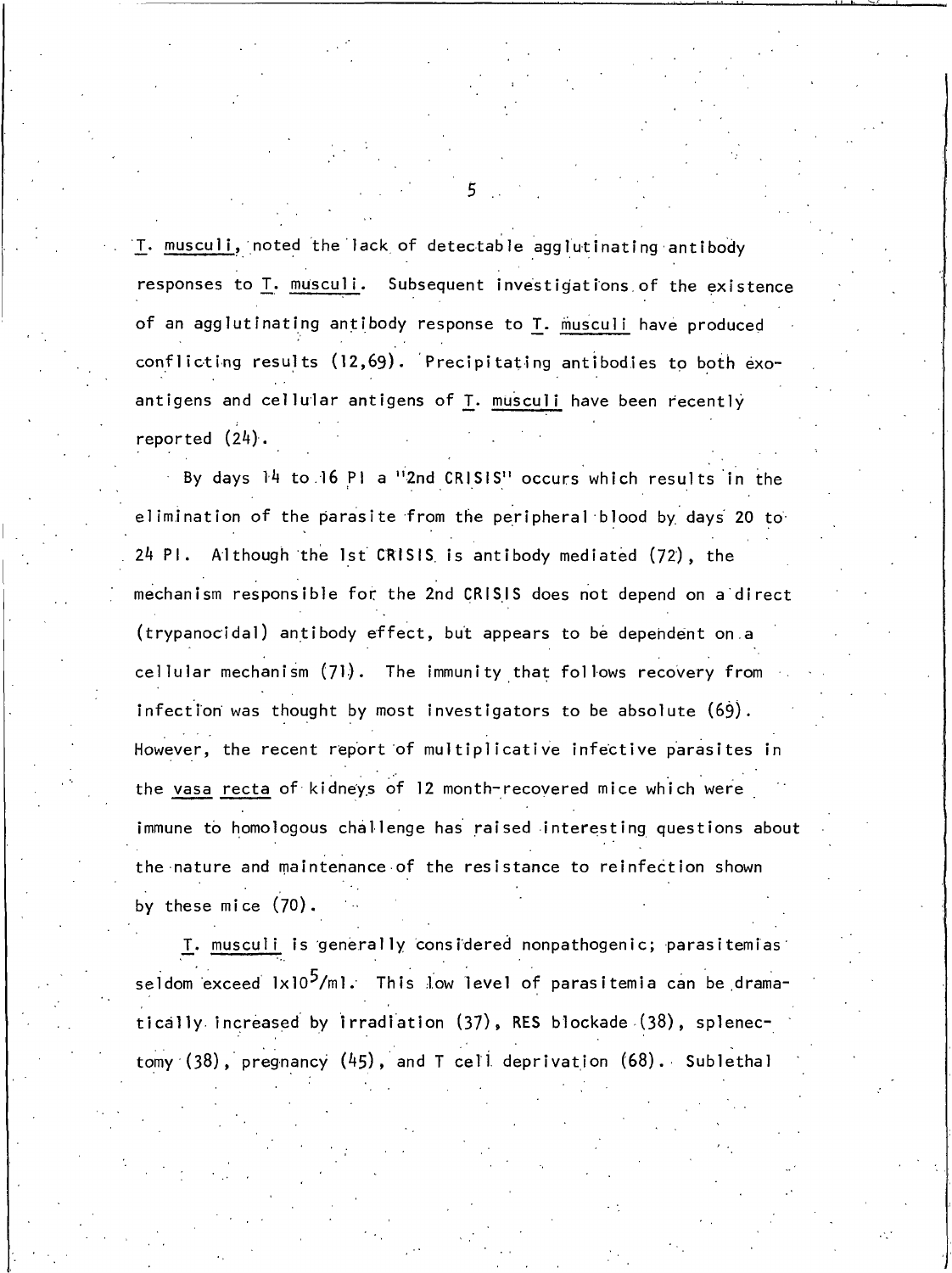doses of bacterial endotoxin (23) or corticosteroids (56) also enhance I. musculi infection. Furthermore, recent work indicates that the attachment of T. musculi antigens to the surface of erythrocytes of infected mice results in increased erythrophagocytosis and subsequent anemia (39). It may be appropriate to question the nonpathogenic classification of T. musculi and other rodent trypanosomes.

Transfer to mice of resistance to T. musculi has been reported using immune cells  $(69)$  or immune serum  $(69)$ . Adoptive or passive transfer of immunity is more efficient in normal mice than in adultthymectomized mice (68). Those components of the host immune response requisite to protect nude mice or irradiated mice against T. musculi infection have not been investigated.

Trypanosome infections lead to a suppression of host immune responses to various antigens (2) or mitogens (2). Spleen cells from T. musculi infected mice have been reported to be hyporesponsive to sheep erythrocytes (2) and to the mitogens phytohemagglutinin, concanavalin A, and E. coli lipopolysaccharide (2). Suppression was maximal during peak parasitemia and waned as the donors recovered from infection (2). Recent work implies that soluble substances derived from T. musculi act directly on B-lymphocytes rather than by activating suppressor  $T$  cells or macrophages  $(3)$ . The effect of T. musculi induced suppression on antigen priming, development and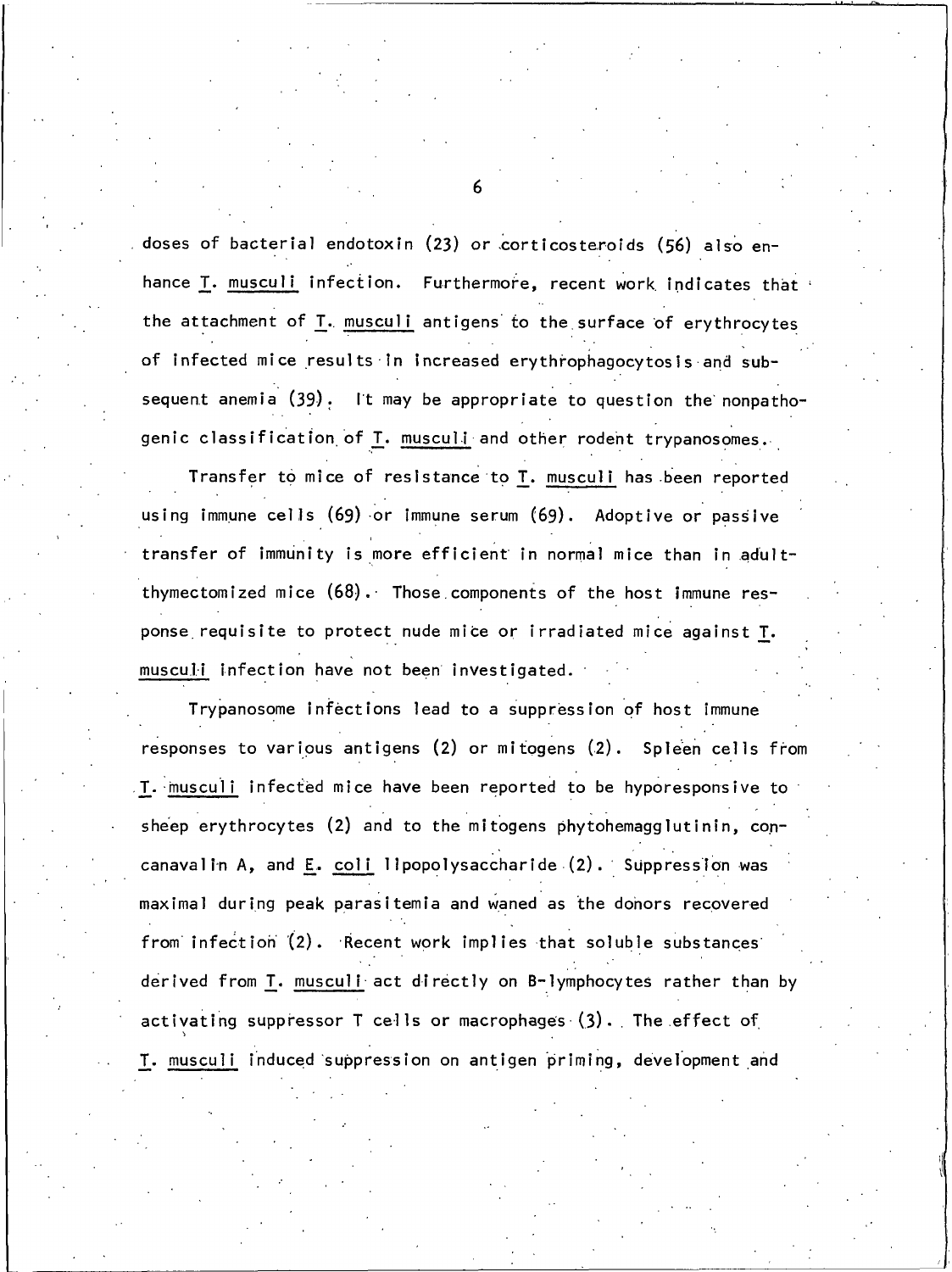function of memory cells and on secondary immune responses to various antigens has not been investigated.

In order to further define those mechanisms responsible for the control and elimination of T. musculi in mice, it has been my approach to characterize the host response to T. musculi in nude mice (nu/nu), their phenotypically normal, thymus-bearing littermates (NLM: nu/+ or  $+(+)$ , irradiated mice ( $^{60}$ Co), and trypan blue-treated mice. These models were also utilized in selective reconstitution experiments designed to determine those cellular and humoral components of the host immune response that are requisite for the control and elimination of T. musculi parasitemia.

In addition to those studies described above, immunological studies suggested by results obtained from, but not pertaining directly to, the T. musculi-mouse model have been presented. The background literature pertinent to these studies will be presented In an abbreviated form in the results and discussion sections of this thesis. These data were included due to their provacative nature and cogency to the field of immunology.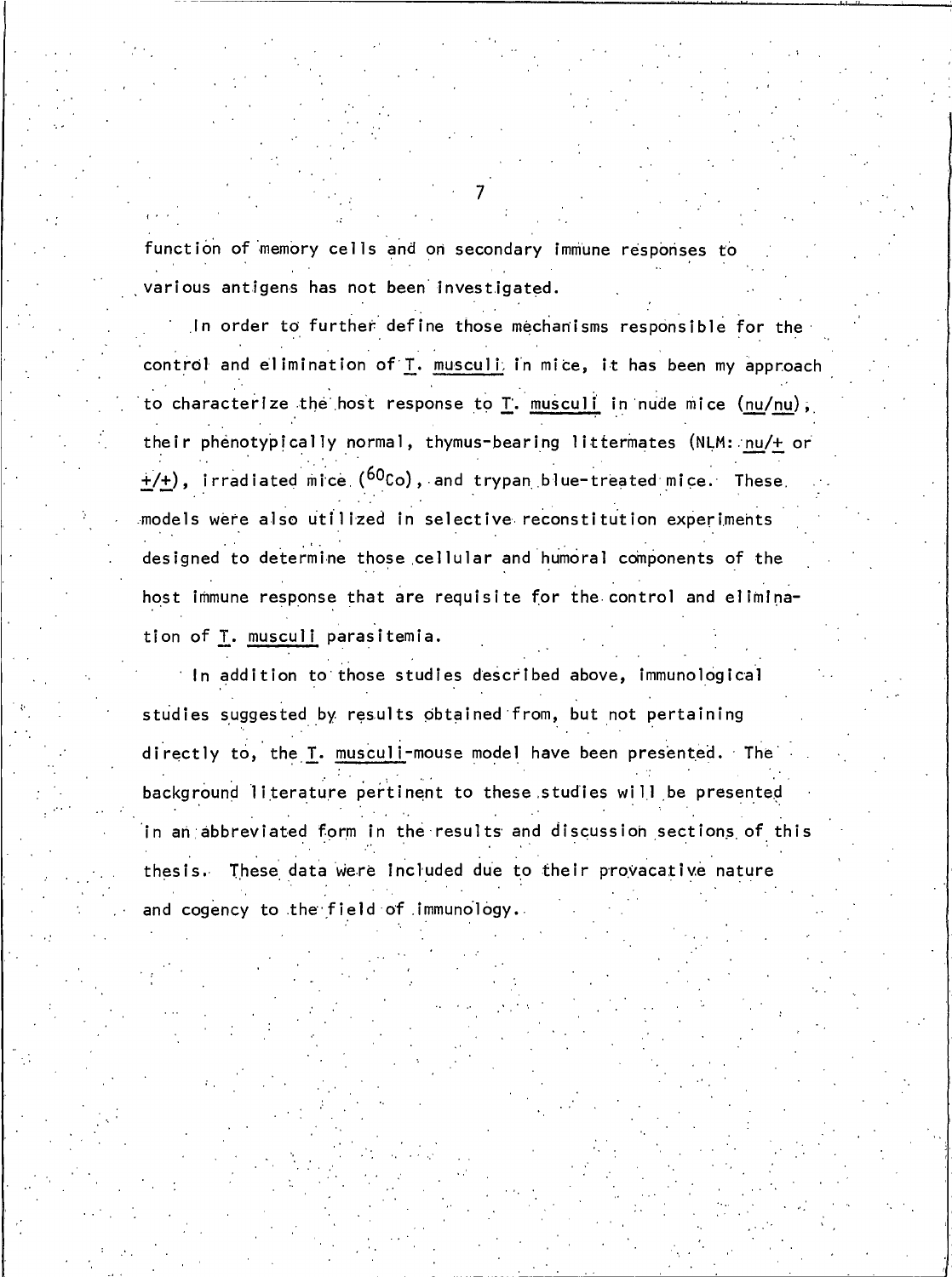### MATERIALS AND METHODS

#### Animals

BALB/c mice of both sexes raised in our laboratory or purchased from Cumberland View Farms (Clinton, TN) were used for most experiments. Congenitally thymus-deficient mice (nu/nu), hereafter designated nude, and their normal, thymus-bearing littermates (NLM: nu/+ or +/+), hereafter designated NLM, were produced from heterozygous stock obtained from a line being made congenic with BALB/c mice by cross-intercross mating. Nude and NLM mice used in these studies were derived from heterozygous parents of the 12th and 13th generation.

All mice were 6 to 10 weeks old at the beginning of experiments. Groups of mice were carefully age and sex matched within each individual experiment.

All mice were maintained on Wayne Lab-Blox (Allied Mills, Inc. Chicago, IL) and acidified water. Sanicell bedding (Paxton Processing Co., Paxton, IL) was routinely sterilized before use.

#### Parasites

The Partinico II strain of T. musculi (American Type Culture  $\sim$  Collection, Rockville, MD) was used throughout these studies. Para-: sites originally received were transported in a Diphasic Blood Agar Culture. Culture supernatant fluid and cells were removed and subpassaged twice through sublethally irradiated (550rads, <sup>60</sup>Co) mice.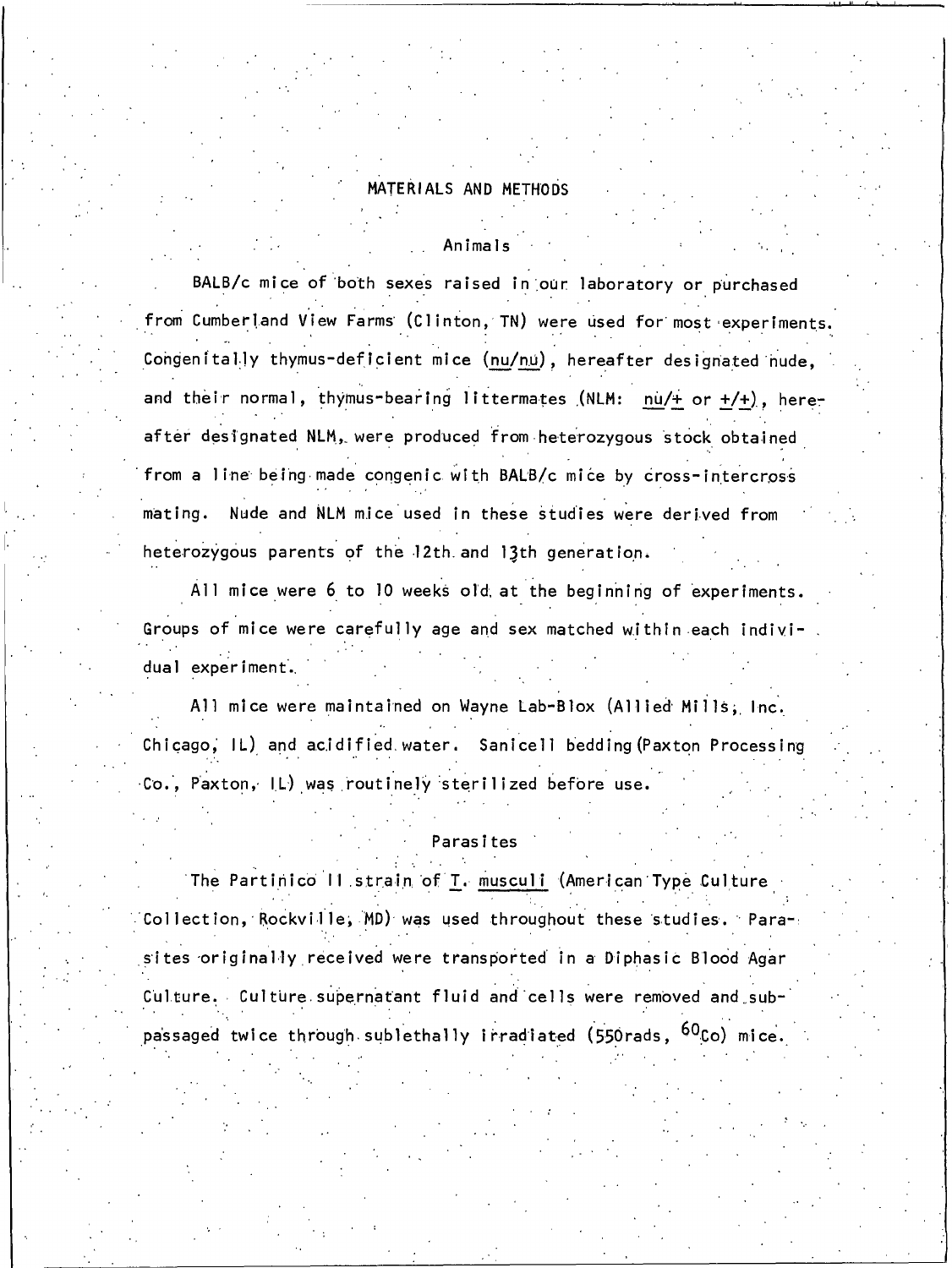On day 8 PI of the second subpassage, mice were bled into chilled Alsever's citrate via the retro-orbital plexus. Infected blood was centrifuged at 450g at 4 C, for 10 minutes, the supernate discarded and the pellet resuspended 1:3 in Alsever's glycerol (51). Infected glycerolized blood was then transferred into I ml or 5 ml ampoules, the ends of which were flame sealed, and quick-frozen in a methanol-T. musculi stabilate material was maintained at -70 C dry ice bath. until used. All cryopreservation procedures were carried out under aseptic conditions.

To produce a standard [noculum of  $3 \times 10^4$  T. musculi, an ampoule of T. musculi stabilate was allowed to thaw at room temperature. Sublethally irradiated mice received 0.2 ml of thawed stabilate via i.p. injection. On days 6 to 7 Pl these mice were bled into chilled Alsever's citrate. T. muscull infected blood was washed three times in chilled phosphate buffered saline supplemented with 2% normal mouse The concentration of trypanosomes in the preparation was deterserum. mined using a Neubauer-ruled counting chamber and a formalized diluting buffer (73). The suspension was adjusted to a concentration of  $3x10^5$  trypanosomes/ml of buffered saline. Mice were infected with a standard inoculum of 3x10<sup>4</sup> I. musculi in 0.1 ml of buffered saline, via i.p. injection. Injections were performed using a 1 ml disposable syringe and a 23 ga needle.

9.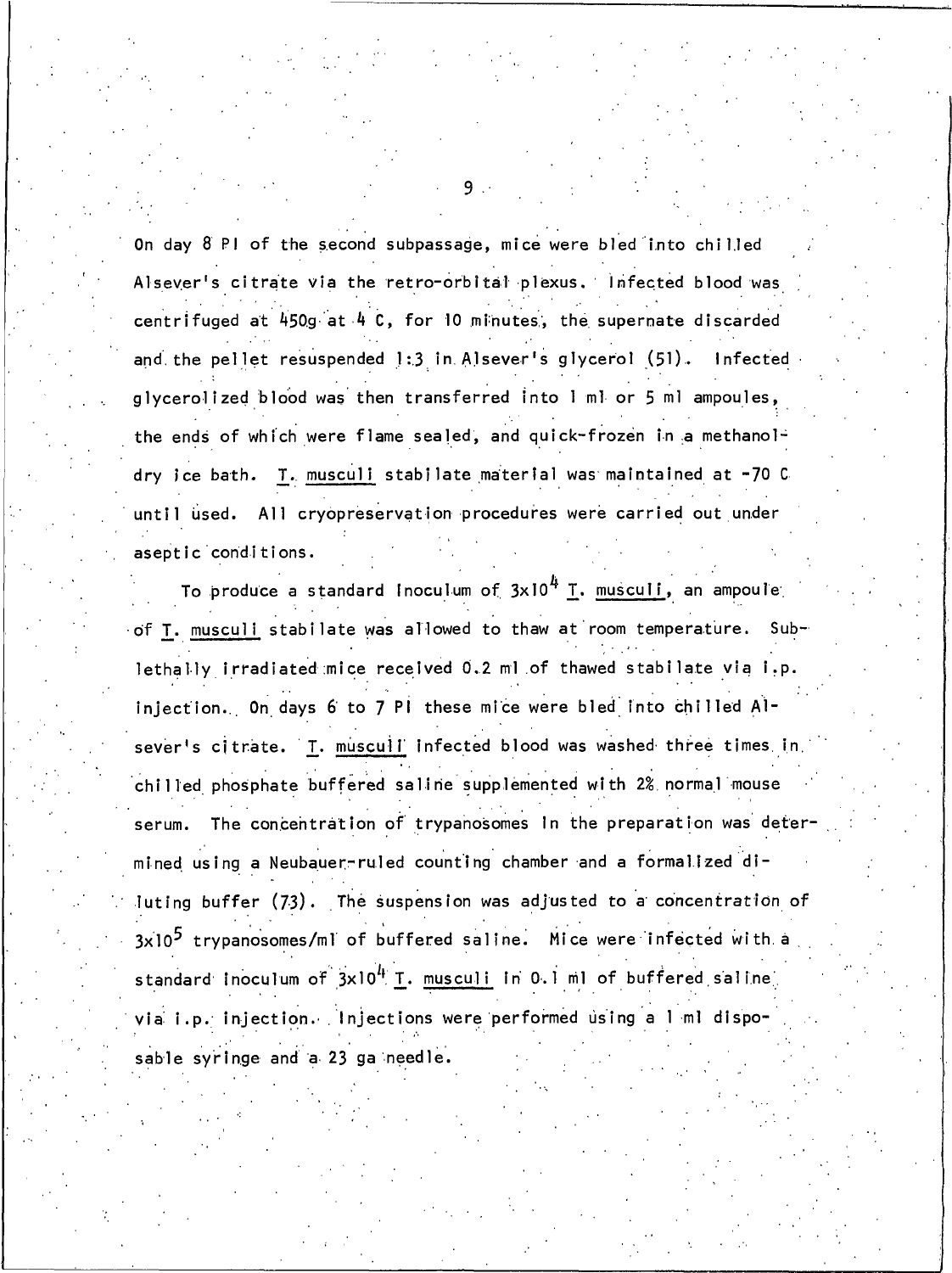To produce a preparation of T. musculi suitable for use in the absorbtion of various T. musculi-specific antisera, stabilates were subpassaged into sublethally (550rads, <sup>60</sup>Co) irradiated mice. On days 12 to 14 Pl, infected mice were bled into chilled heparinized saline  $(74)$ . Trypanosomes were separated from the blood components by differential centrifugation (25). Parasite populations obtained from the blood of irradiated mice contained 35% to 50% dividing forms.

# Evaluation of Parasitemia

Each mouse in each experimental group was bled from the tail on various days after T. muscull infection. A single drop of blood was used to make a thin-blood smear using a bevel-edged microscope slide (VWR Scientific). Thin-blood smears were allowed to air dry and were fixed in methanol for five minutes. Fixed smears were then Giemsastained for 20 minutes using a 10% Giemsa solution (20 ml of stock Giemsa solution/200 ml distilled  $H_{2}0)$ . Slides were then dipped in  $\overline{1}$ distilled water and blotted dry. Slides were evaluated on a Zelss light microscope using the 40x objective. Thirty high power fields were examined for each mouse for each day the parasitemia was monitored. Levels of parasitemia for each mouse were recorded as the number of organisms per high power field (O/HPF).

Parasite reproduction was also monitored throughout the duration of parasitemia. The trypanosome population was classified into two  $\epsilon$ 

 $10<sub>1</sub>$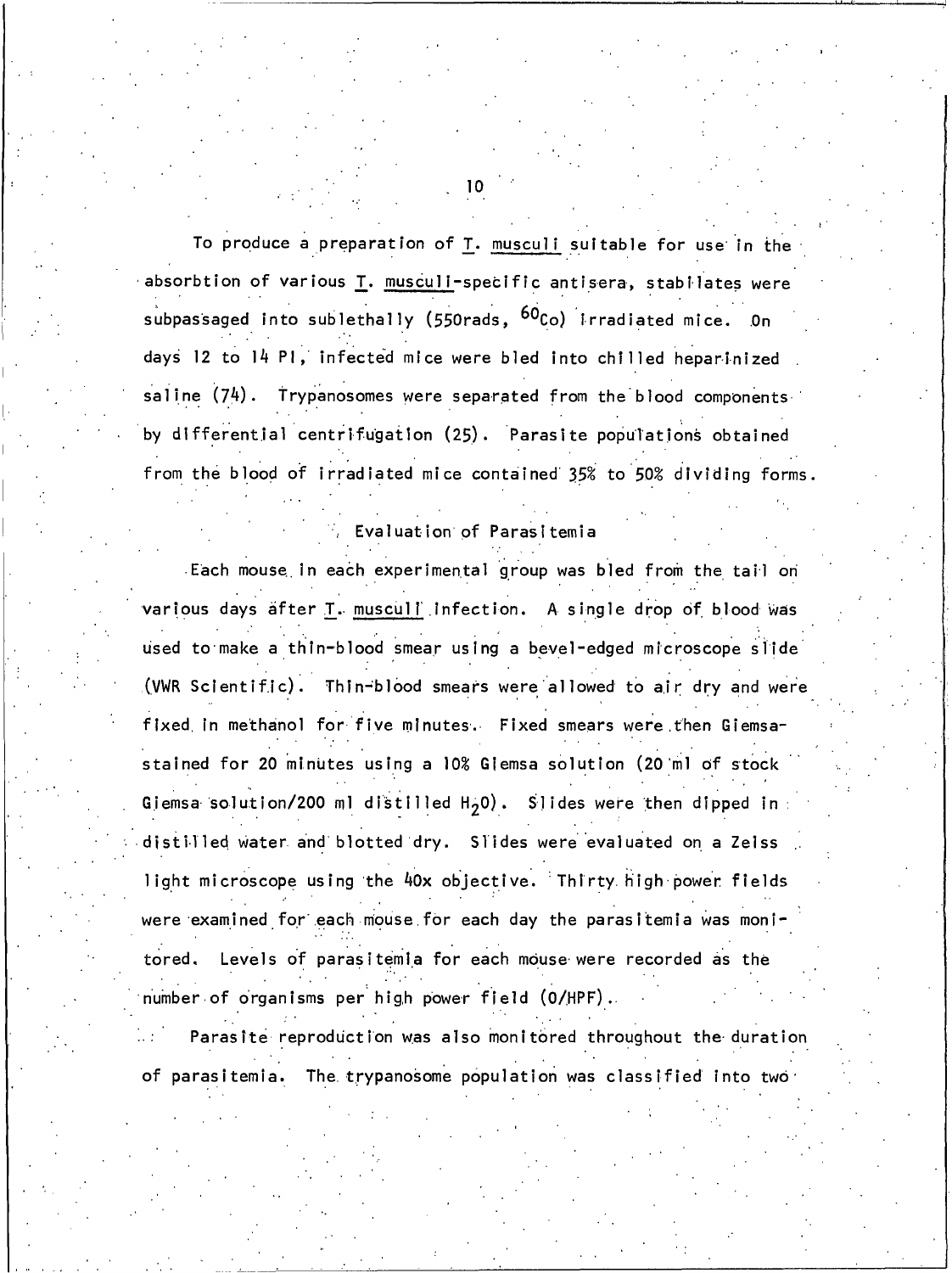groups: 1) Nondividing parasites (Trypomastigotes); 2) Dividing parasites (parasites less than 25 µm in length, epimastigotes, or trypomastigotes with multiple organelles). Reproductive activity was reported percent dividing forms (%DF= no. of dividing trypansomes counted 100). total no. of trypanosomes counted Parasitemias were monitored every 2 to 5 days for the duration of the infection.

#### Immune Sera

To obtain various specific immune sera or normal control sera, T. musculi-infected, T. musculi-recovered, or normal mice were bled via the retroorbital plexus. All blood was left to clot at room temperature for 1 hr, stored at 4<sup>o</sup>C for an additional 12 hrs, and centrifuged for serum collection. Unless otherwise stated, all sera were inactivated at 56°C for 30 minutes before final storage at -70°C. Three different types of T. musculi-specific antisera were prepared and used in these studies: (1) Abl- "Ablastic" antiserum obtained on day 18 Pl from mice that had received  $3x10^4$  T. musculi i.p.; (2) IRS- Immune recovered serum obtained on day 28 PI from mice that received 3x10<sup>4</sup> T. musculi i.p.; (3) HIS- Hyperimmune serum from mice that received an initial injection of  $3\times10^{4}$  T. musculi and two additional injections of 3x10<sup>4</sup> T. musculi, at one week intervals, subsequent to recovery from the initial injection of parasites.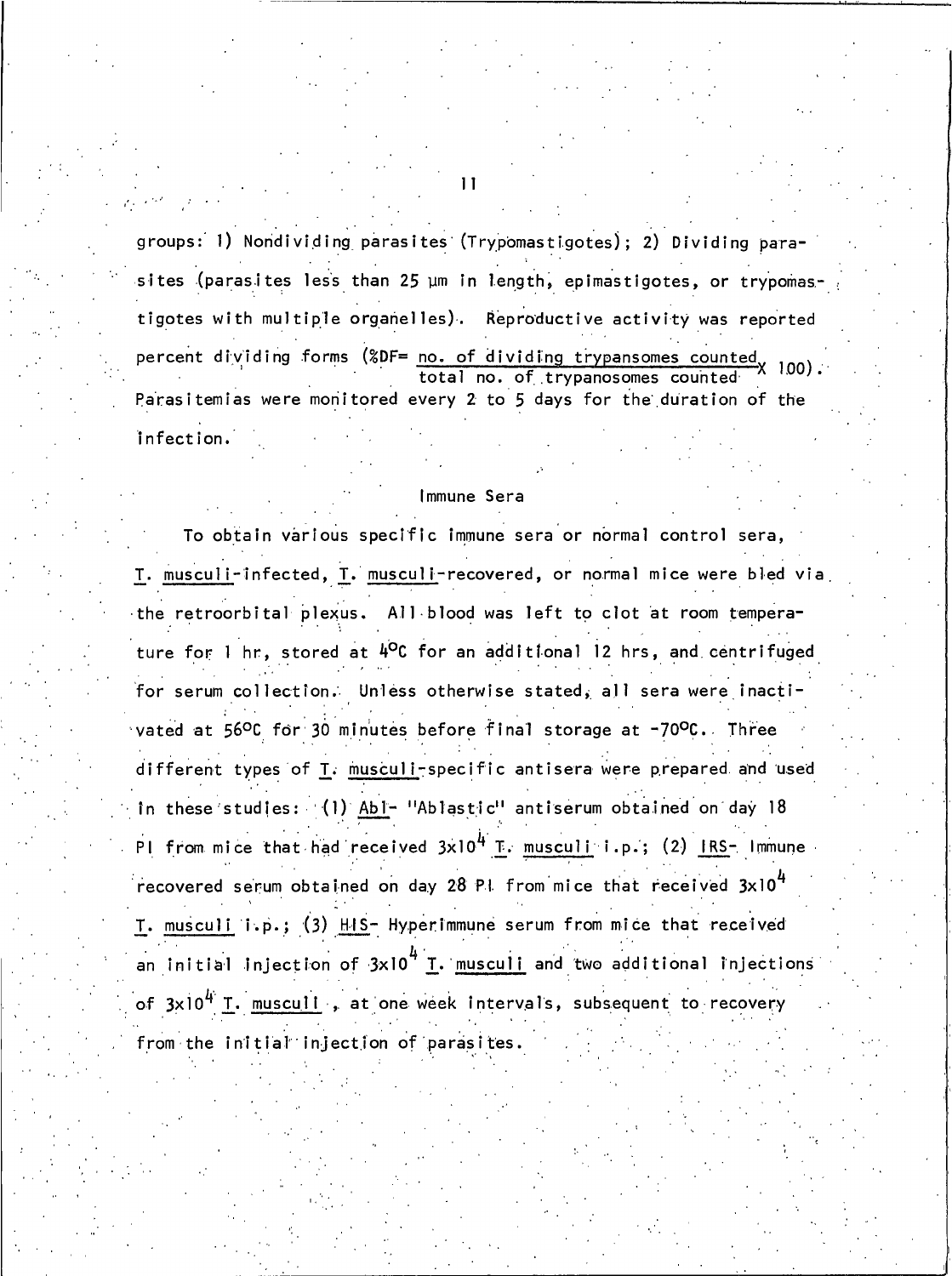When absorption of antisera was necessary, a concentration of 1x10<sup>9</sup> trypanosomes was added per ml of antisera, and incubated at 4ºC for 30 minutes. Antisera were recovered following centrifugation and absorbed two more times.

In passive transfer experiments utilizing antisera, recipients. (nude and NLM mice) received  $3x10^4$  T. musculi i.p. at the initiation of the experiment and were maintained on an antiserum regimen of 0.25 ml of appropriate antiserum intravenously (i.v.) every five days for the duration of the experiment. As controls, some mice received normal mouse serum in place of immune serum.

#### Thymus Gland-Grafting of Nude Mice

Nude mice 4 to 6 weeks old were anesthesized with sodium pentabarbitol (Abbott Laboratories), grafted with thymus glands from 4day-old BALB/c mice using the technique established by Dukor et al. (22), and allowed to convalesce at least 42 days before their use in experiments. To assess thymic function representative NLM, thymus gland-grafted nude (Nu-TG) and nude mice were assayed by the localizedhemolysis-in-gel assay (53) 5 days after immunization with sheep erythrocytes (SE).

# Irradiation of Mice

Mice received varying doses of y-irradiation in certain experi-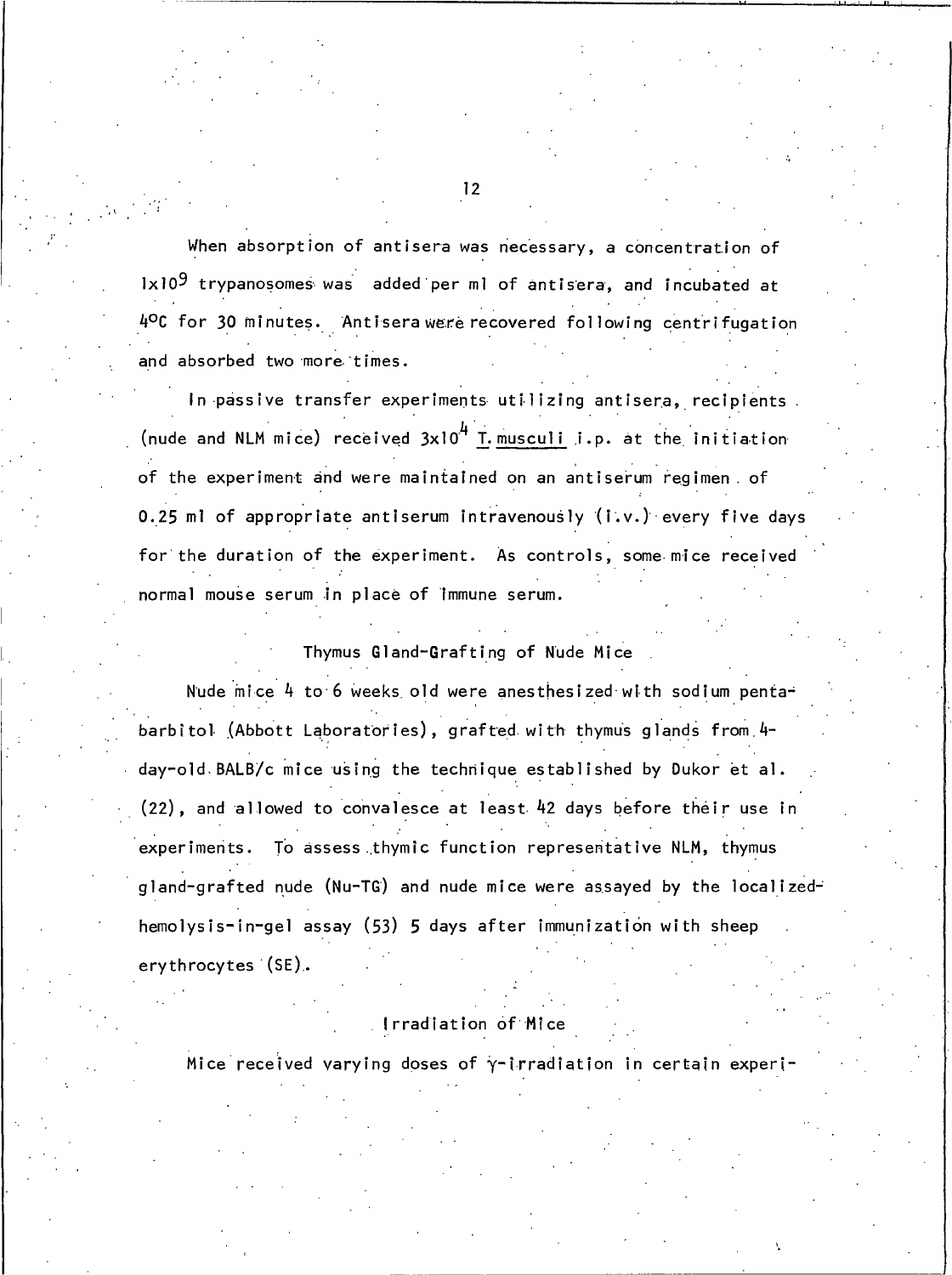ments described in these studies. A Picker V4-M60 with a <sup>60</sup>Co source was utilized in these experiments. Approximate delivery rate of the source was 70rads/minute. Plastic holders with individual compartments were used to immobilize mice during exposure to the <sup>60</sup>Co source. Skin to source distance was 70 cm.

# Adoptive Transfers

Single cell suspensions were prepared from the spleen or thymus of T. musculi-recovered or normal mice  $(74)$ . In addition, single cell suspensions of bone marrow were prepared from normal mice  $(74)$ . All cells were washed once in chilled phosphate buffered saline, resuspended to the appropriate concentration, and injected i.v. in a total volume of 0.5 ml to 0.75 ml depending on the nature of the cell preparation.

Certain experiments required thymus cell-reconstituted nude mice. Dispersed thymus cells were obtained from thymus glands of 5-day-old BALB/c donors by forcing the glands through 80 mesh stainless steel screens (Ambac Industries, Inc., Detroit, MI) in chilled phosphate buffered saline containing 2% normal mouse serum. Cells were enumerated and assayed for viability by a trypan blue exclusion test  $(10)$ ; subsequently,  $1 \times 10^8$  viable thymus cells wereinjected i.v. into each recipient nude mouse. Thymus cell-reconstituted nude mice (Nu-TC)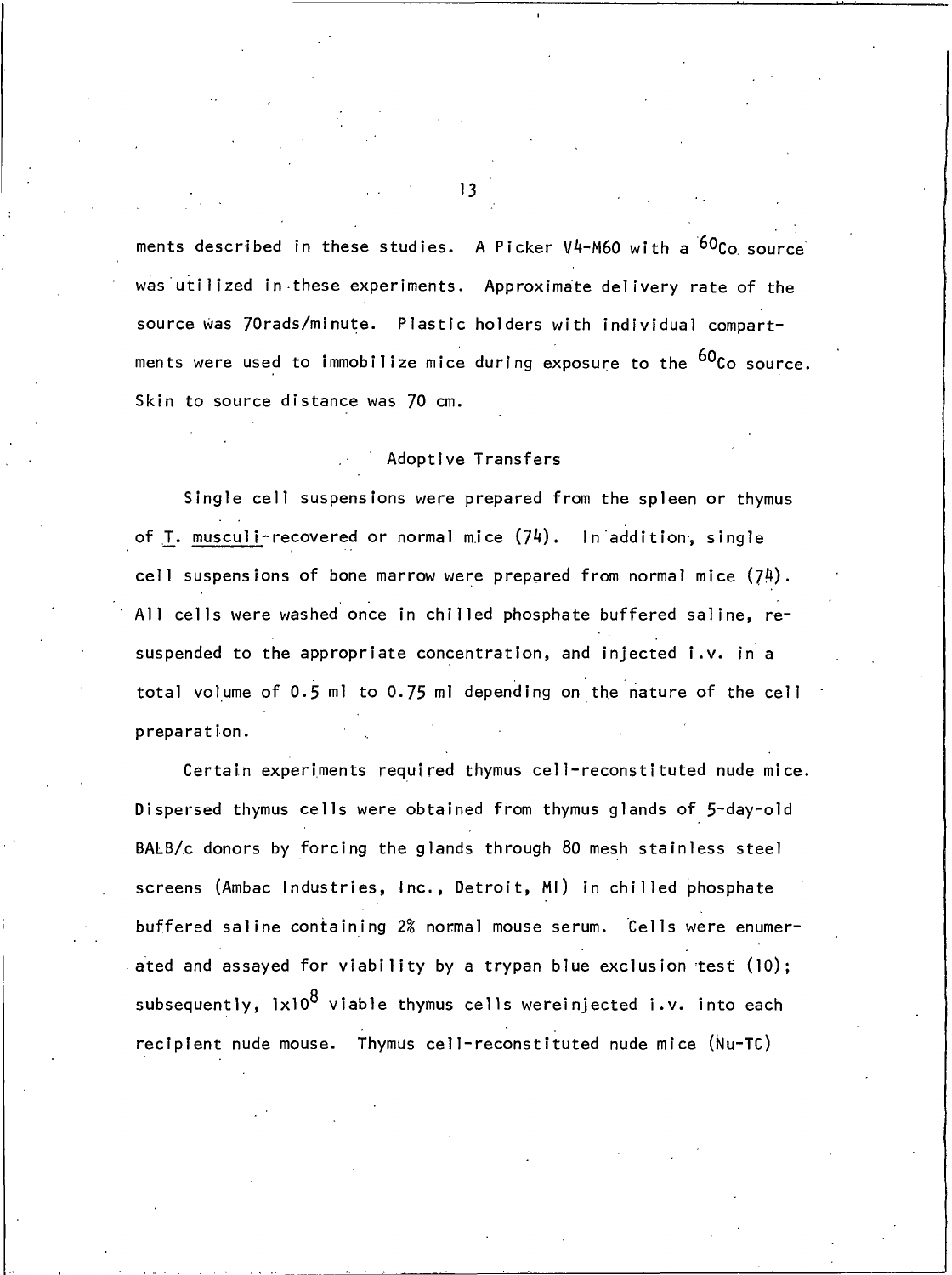were used in experiments 21 days after cell transfer.

Recipients of cells prepared in this manner were nude mice, NLM, or NLM which had received sublethal irradiation (550rads, <sup>60</sup>Co) 24 hrs previously. In some experiments, mice received 3x10<sup>4</sup> T. musculi at the time of cell transfer.

### Trypan Blue Treatment

In experiments designed to determine the role of macrophages in the early control and final elimination of T. musculi, trypan blue was utilized to alter macrophage function (30-34,46) of NLM and nude mice. All mice received an initial i.p. injection of 4.0 mg of trypan blue in saline 24 hrs before T. musculi infection and 1.0 mg of trypan blue in saline i.p. 3 hrs before I. muscull infection. After receiving  $3\times10^{4}$  T. musculi i.p. trypan blue-treated mice were maintained on a regimen of 1.0 mg trypan blue in saline, subcutaneously (s.c.), every 72 hrs for the duration of the experiment.

Antigens and Immunizations

Sheep erythrocytes (SE) and burrow erythrocytes (BE) were obtained from the Colorado Serum Co., Denver, CO. Mice were given a primary  $(1^{\circ})$  injection of 0.25 ml of a 10% suspension of washed erythrocytes (SE or BE) via the lateral tail vein. When secondary (2º) injections were required, a similar injection of erythrocytes was given 21 days

1 ከ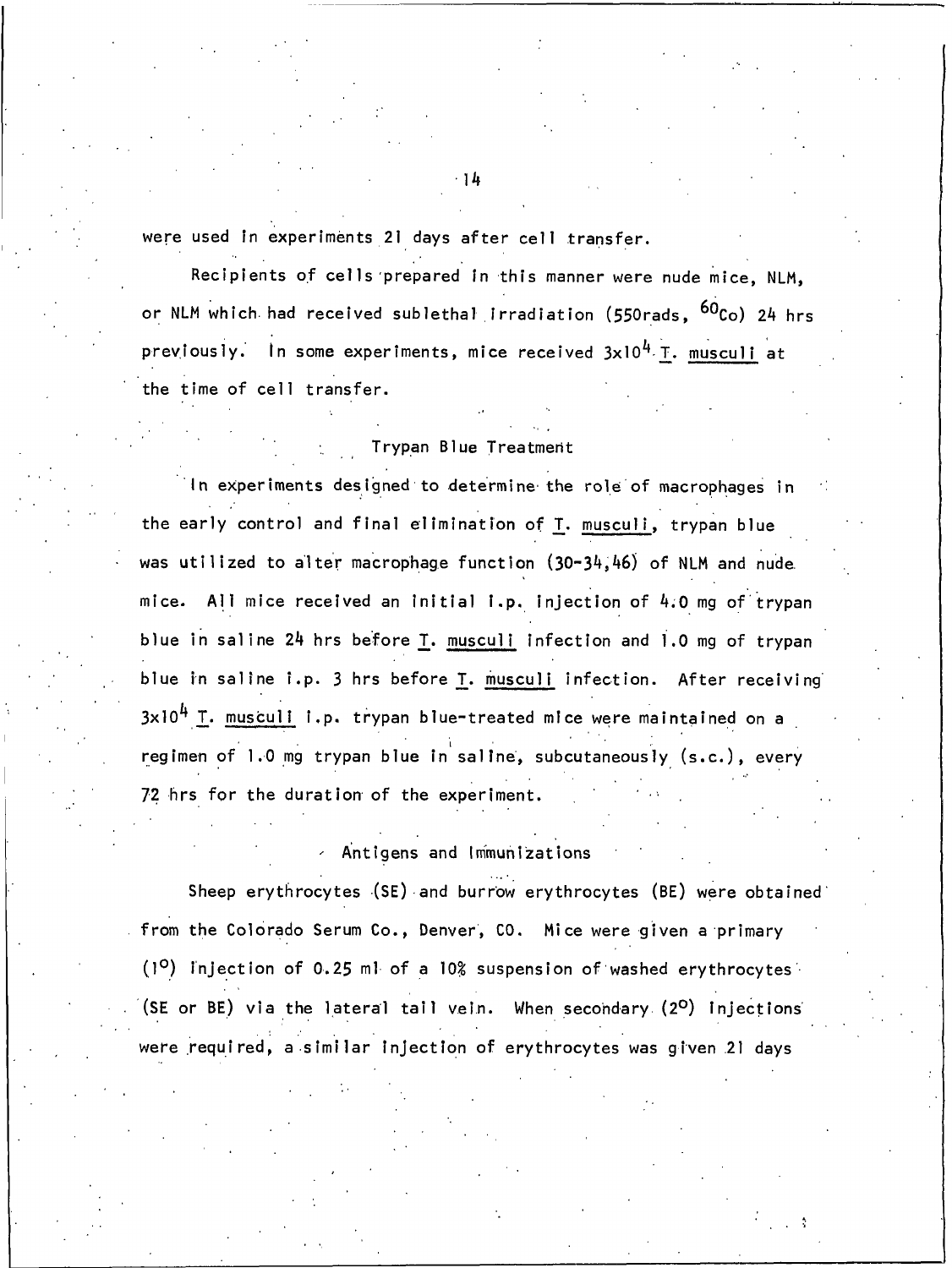following the 1<sup>0</sup> injection.

Polyvinylpyrrolidone (PVP) used for immunization (GAF Corporation, New York, NY) had an average molecular weight of 360,000 (designated PVP K90 by manufacturer). PVP K90 was dissolved in phosphate buffered saline at a concentration of 1 µg/ml and 0.25 µg was injected in 0.25 ml.

Type III pneumococcal polysaccharide (SSS-III) was kindly donated by Dr. Phillip J. Baker, Laboratory of Microbial Immunity, National Institutes of Allergy and Infectious Diseases, NIH, Bethesda, MD. In those experiments requiring the induction of low dose tolerance (7) to SSS-111, mice were primed with 0.01 ug SSS-111 1.p. in saline and subsequently challenged with 0.5 ug SSS-111 1.p. in saline. In other experiments mice received only a  $P$  dose of 0.5 µg of SSS-111 1.p. in saline. SSS-III specific antibody responses were determined 5 days after the last SSS-III injection.

Lipopolysaccharide (LPS) extracted from E. coll was supplied by Dr. J.A. Rudbach, Department of Microbiology, University of Montana, Missoula, MT. Mice were given 1.0 ug LPS in saline i.v. and the magnitude of the LPS-specific antibody response was determined five days following immunization using the silde modification of the Jerne

plaque technique.

Both 2,4-dinitrophenol-ovalbumin (DNP-Ova) and 2,4-dinitrophenol-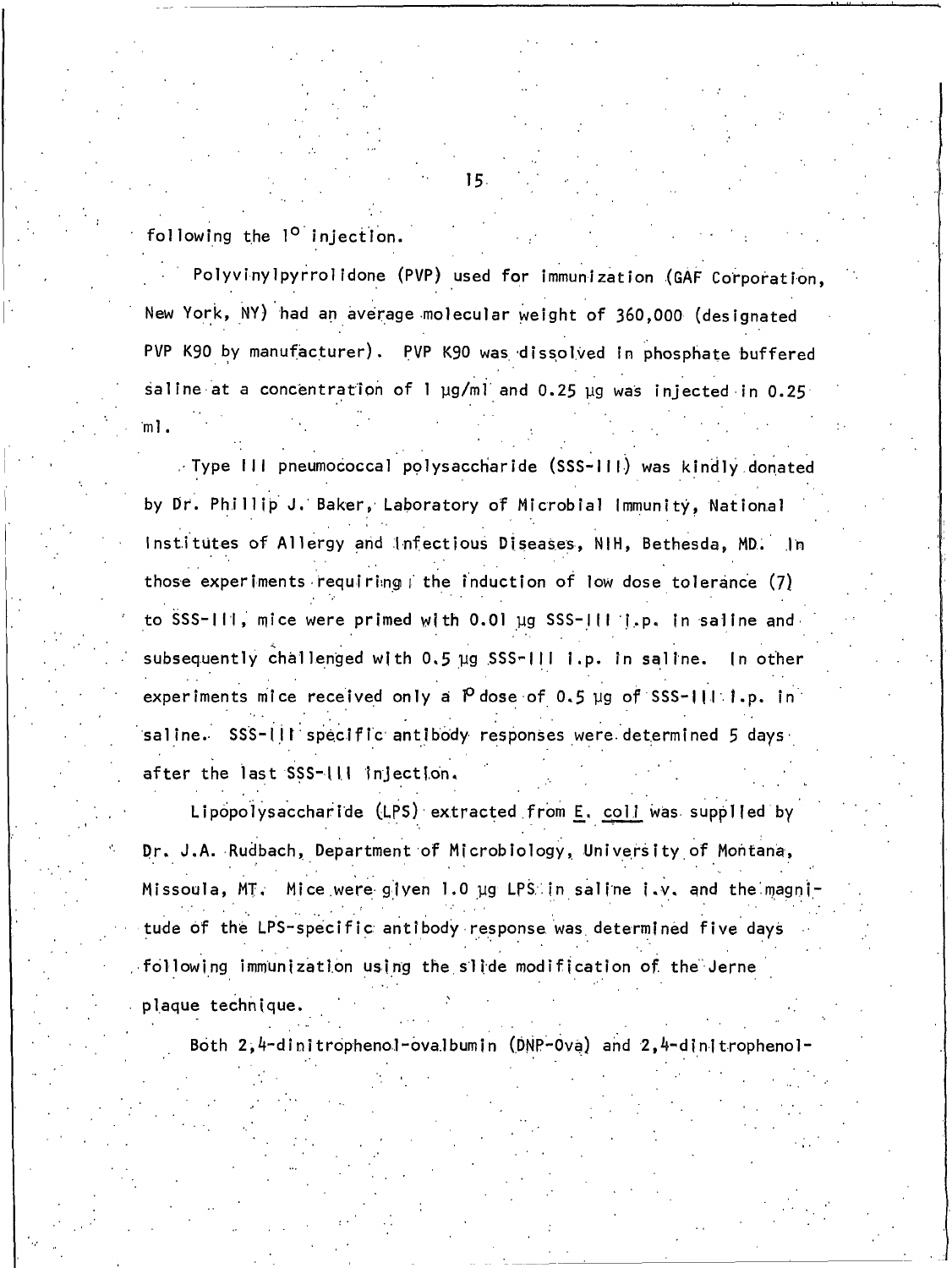Ficoll (DNP-Ficoll) were generously provided by Dr. Jacques Chiller, Department of Medicine, National Jewish Hospital and Research Center, Denver, CO. Mice received a  $1^{\circ}$  dose of 400 µg of DNP-0va in 0.2 ml of Complete Freund's Adjuvant (Gibco) i.p. Other mice received a 5 ug 1<sup>0</sup> dose of DNP-Ficoll in 0.2 ml of saline i.p. Eight days after immunization with DNP-Ova or five days after immunization with DNP-Ficoll, PEC responses were determined using TNP-linked SE (41).

## Plaque Assays

Plaque forming cells (PFC) specific for BE, SE, PVP, SSS-III, LPS, or TNP were detected by a slide modification of the localized hemolysis-in-gel technique (53). Routinely, the magnitude of the PFC response to each antigen was determined five days following the last immunization with the exception of DNP-Ova. DNP-Ova antibody responses were determined eight days following immunization.

The procedure for coating SE with PVP has been described elsewhere  $(48)$ . To detect the magnitude of PFC responses after immunization with DNP-Ova or DNP-Ficoll, 2,4,6-trinitrobenzene sulfonic acid (Eastman Kodak) was linked to SE using the Rittenberg-Platt technique (40). Mostly indirect (1gG) plaques were obtained with DNP-Ova while mostly direct (IgM) plaques were obtained with DNP-Ficoll using this technique.

In those plaque experiments that required the detection of in-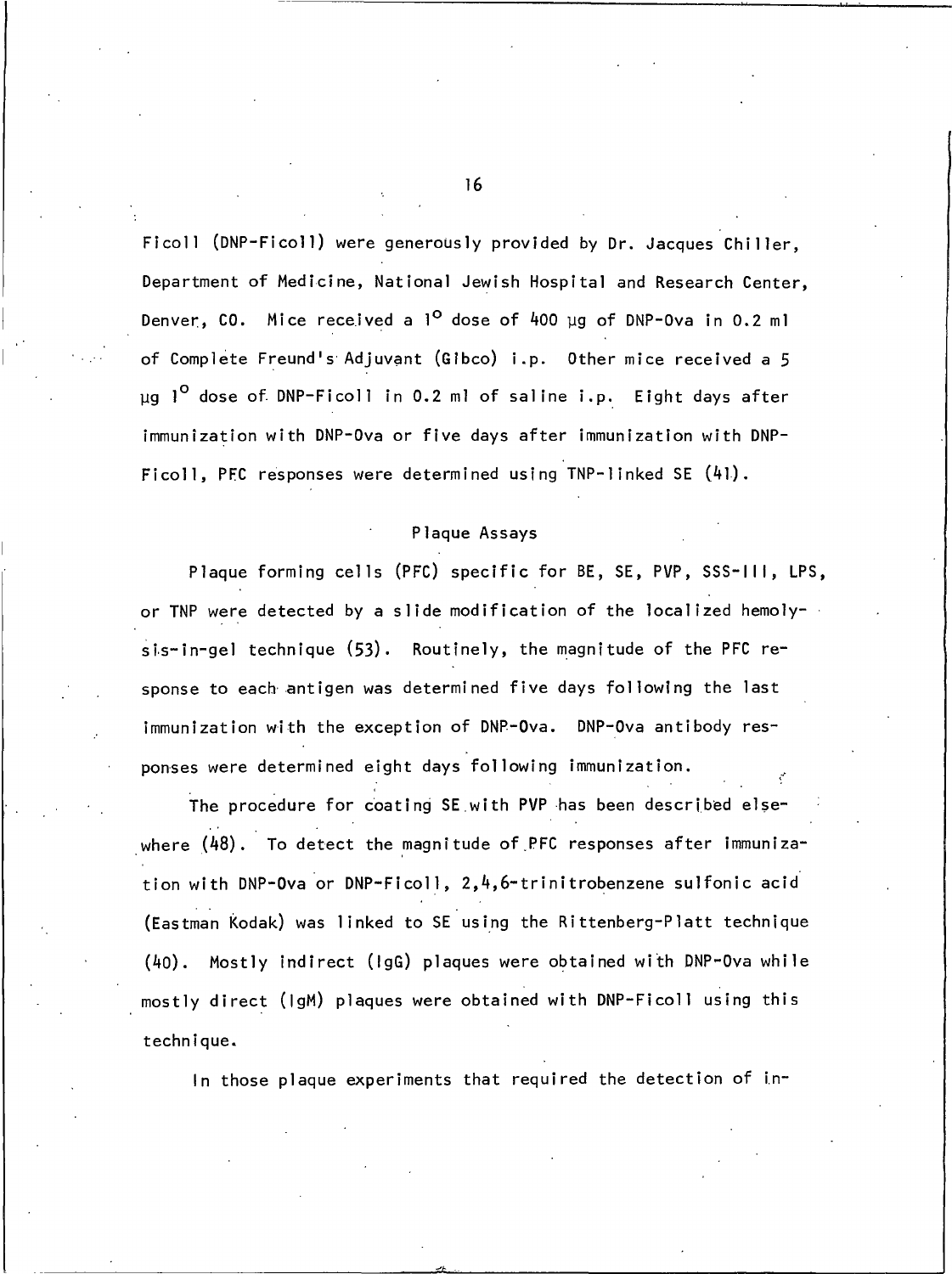$\cdot$  direct plaque (IgG) formation, rabbit anti-mouse immunoglobulin was used to facilitate indirect plaque formation (48). Counts of indirect plaques were recorded as the difference between the total number of plaques and the number of direct plaques.

# Cellular Immunological Assay

Cell-mediated immune competence of T. musculi-infected (day 14 PI) mice was determined by measuring delayed-type hypersensitivity responses to 1-fluoro-2,4-dinitrobenzene. Individual responses of infected and uninfected mice were evaluated using an ear swelling assay described by Moorehead et al. (58). Measurement of ear swelling was made with a Schnelltaster micrometer (H.C. Kroeplin GMBH, Hessen, Germany) and was reported as percent increase over appropriate controls  $(58)$ .

# Statistics

Results of experiments in which PFC responses were determined. were presented as the arithmetic mean of PFC/spleen or PFC/10<sup>6</sup> spleen Results of ear swelling assays were presented as the mean percells. cent increase, over appropriate normal controls. In both instances, differences between arithmetic means were judged to be significant only if p values were <. 05 as assessed by the Student's t test.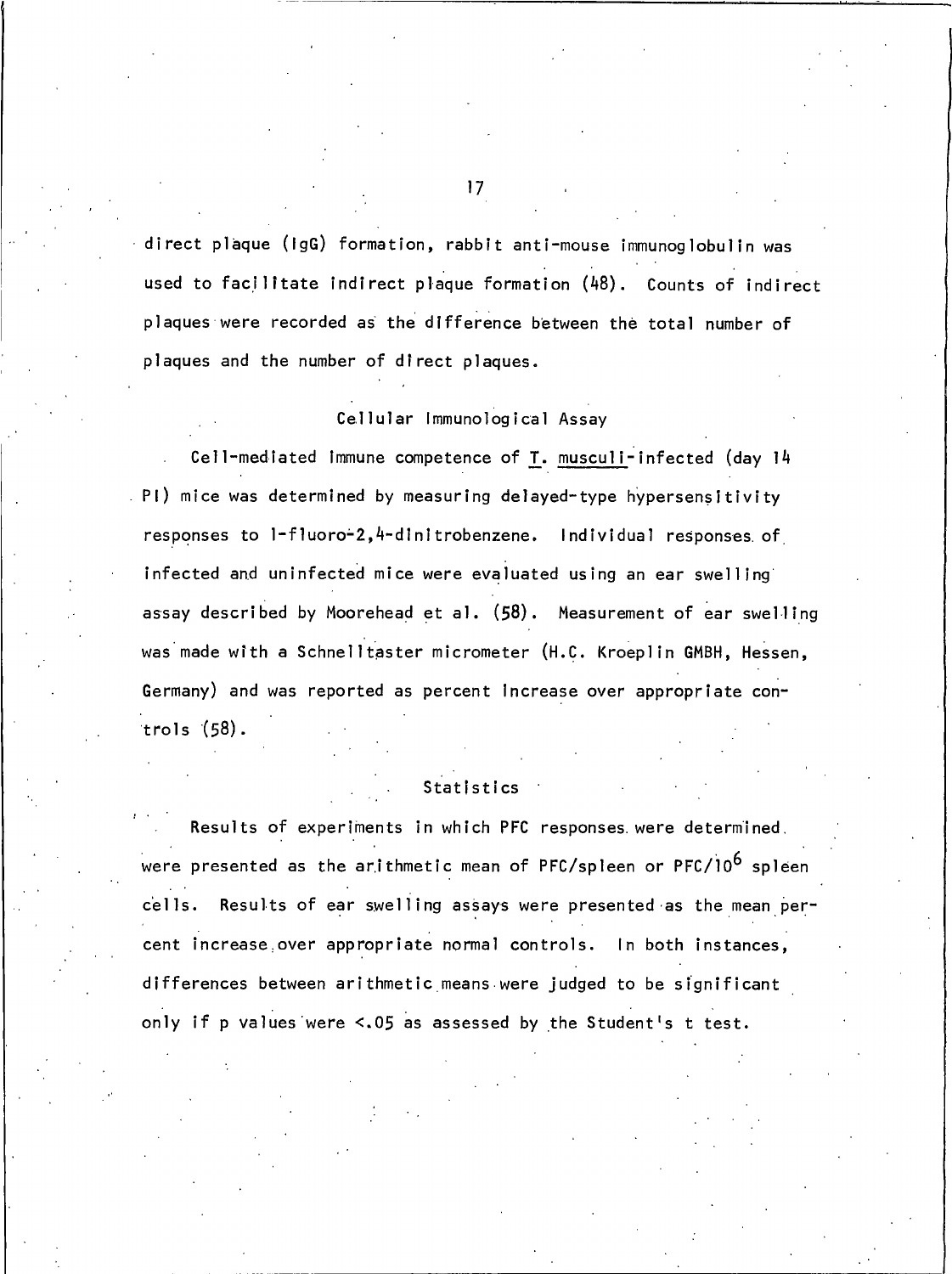#### **RESULTS**

#### Thvmus dependency of T. musculi elimination from mice

As a preliminary step in the elucidation of the mechanisms involved in T. musculi elimination from mice, the importance of thymus competence in the immune response to T. musculi was determined. Groups of nude mice, thymus gland-grafted nude mice (Nu-TG), NLM mice, or irradiated (550rads, <sup>60</sup>Co) NLM mice were infected by i.p. injection of  $3 \times 10^4$  T. musculi. Evaluation of O/HPF and %DF was begun on day 4 PI and reported as an arithmetic mean for each treatment group for each day and parasitemia was monitored. The results (Figure 1) show that by day 4 PI all mice demonstrated detectable parasitemias, with a remarkably high parasitemia being observed in irradiated mice. Irradiated mice were dead by day 10 PI, exhibiting parasitemia as high as 350 O/HPF. As early as day 10 PI there was a discernible difference between thymus-bearing (NLM and Nu-TG) mice and nude mice. NLM and Nu-TG mice cleared the parasitemia from the blood by day 24 Pl.  $\ln$ marked contrast, nude mice not only maintained a higher parasitemia, but also sustained this higher parasitemia for as long as day 85 Pi, the extent of experimental observation. Dividing parasites were observed throughout nude infections (Figure 2) while in NLM and Nu-TG mice, %DF was markedly reduced by day 16 PI (Figure 2).

In order to assess the generation of thymus function in Nu-TG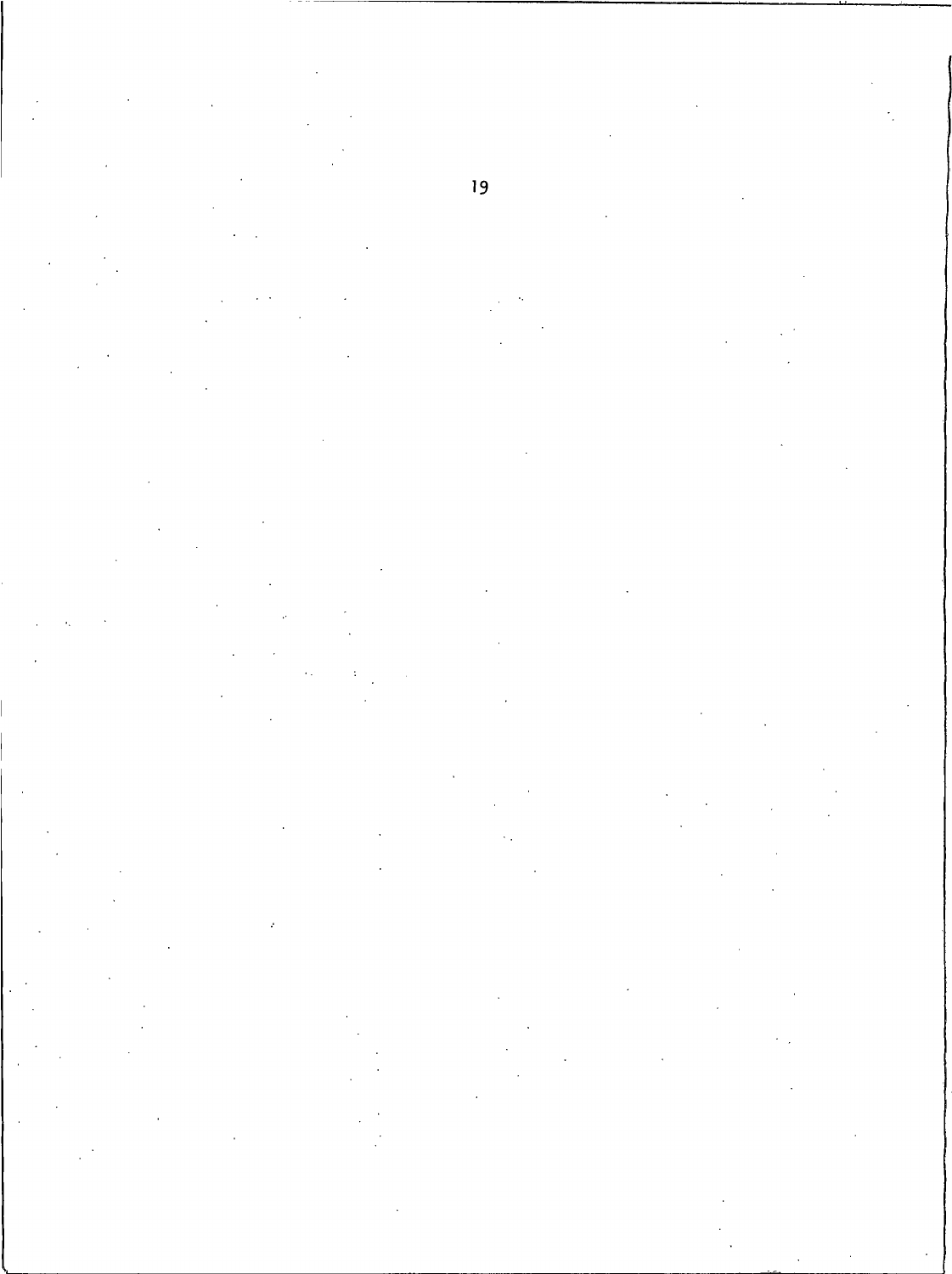Figure 1. T. musculi parasitemia in the blood of NLM, nude, Nu-TG, and irradiated mice (550rads, <sup>60</sup>Co). Each value represents the arithmetic mean of two experiments with no fewer than

six mice in any experimental group.